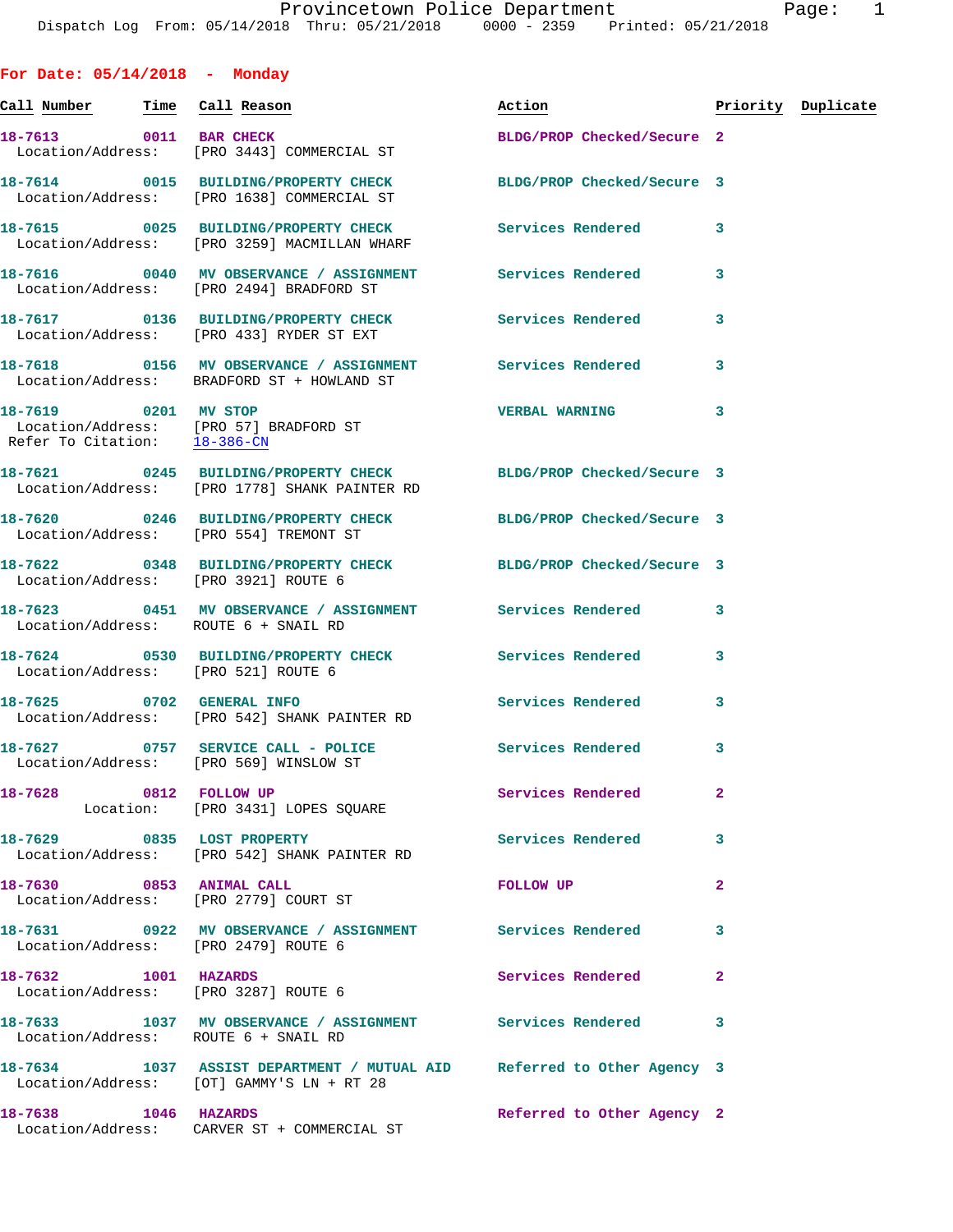Dispatch Log From: 05/14/2018 Thru: 05/21/2018 0000 - 2359 Printed: 05/21/2018

|                                                                                              | 18-7635 1047 PARK, WALK & TALK<br>Location/Address: [PRO 204] COMMERCIAL ST                                     | Services Rendered          | $\mathbf{2}$   |   |
|----------------------------------------------------------------------------------------------|-----------------------------------------------------------------------------------------------------------------|----------------------------|----------------|---|
| 18-7636 1048 MV STOP<br>Location/Address: [PRO 2479] ROUTE 6<br>Refer To Citation: 18-387-CN |                                                                                                                 | <b>VERBAL WARNING</b>      | 3              |   |
| 18-7639 1138 MV STOP<br>Location/Address: [PRO 2513] ROUTE 6<br>Refer To Citation: 18-388-CN |                                                                                                                 | <b>VERBAL WARNING</b>      | 3              |   |
| 18-7640 1143 MV STOP<br>Location/Address: [PRO 2518] ROUTE 6<br>Refer To Citation: 18-389-CN |                                                                                                                 | <b>VERBAL WARNING</b>      | 3              |   |
|                                                                                              | 18-7643 1237 PARK, WALK & TALK<br>Location/Address: [PRO 488] MAYFLOWER ST                                      | Services Rendered          | $\mathbf{2}$   |   |
|                                                                                              | 18-7644 1250 BUILDING/PROPERTY CHECK<br>Location/Address: [PRO 2493] BRADFORD ST                                | <b>Services Rendered</b>   | 3              |   |
|                                                                                              | 18-7645 1314 MV OBSERVANCE / ASSIGNMENT<br>Location/Address: BRADFORD ST + SHANK PAINTER RD                     | <b>Services Rendered</b>   | 3              |   |
| 18-7646 1327 MV STOP<br>Location/Address: [PRO 521] ROUTE 6<br>Refer To Citation: 18-390-CN  |                                                                                                                 | <b>VERBAL WARNING</b>      | 3              |   |
| 18-7648 1417 MV STOP<br>Location/Address: [PRO 2518] ROUTE 6                                 |                                                                                                                 | No Action Required         | 3              |   |
|                                                                                              | 18-7637 1435 AIRPORT COVERAGE<br>Location/Address: [PRO 516] RACE POINT RD                                      | Services Rendered          | 3              |   |
|                                                                                              | 18-7649 1448 NOTIFICATION<br>Location/Address: [PRO 3017] HARRY KEMP WAY                                        | Could Not Locate           | 3              | 1 |
| 18-7651 1545 ANIMAL CALL                                                                     | Location/Address: [PRO 659] OFF CEMETERY RD                                                                     | Transferred Custody        | $\overline{2}$ |   |
|                                                                                              | 18-7652 1549 SERVICE CALL - POLICE<br>Location/Address: GOSNOLD ST + COMMERCIAL ST                              | Services Rendered          | 3              |   |
| 18-7654 1550 MEDICAL EMERGENCY                                                               | Location/Address: [PRO 442] HARRY KEMP WAY                                                                      | Transported to Hospital 1  |                |   |
|                                                                                              | 18-7650 1551 BUILDING/PROPERTY CHECK<br>Location/Address: [PRO 3259] MACMILLAN WHARF                            | BLDG/PROP Checked/Secure 3 |                |   |
|                                                                                              | 18-7653 1558 ASSIST CITIZEN<br>Location/Address: [PRO 2483] COMMERCIAL ST                                       | Services Rendered          | 3              | 1 |
|                                                                                              | 18-7655 1716 SERVICE CALL - POLICE<br>Location/Address: [PRO 2610] BRADFORD ST                                  | Services Rendered          | 3              |   |
| 18-7656 1829 ANIMAL CALL                                                                     | Location/Address: [PRO 4033] BRADFORD ST                                                                        | Could Not Locate           | 2              |   |
|                                                                                              | 18-7657 1838 SERVICE CALL - POLICE<br>Location/Address: [PRO 542] SHANK PAINTER RD<br>Refer To $P/C$ : 18-35-AR | <b>Services Rendered</b>   | 3              |   |
| 18-7658 1948 ASSIST CITIZEN                                                                  | Location/Address: [PRO 542] SHANK PAINTER RD                                                                    | SPOKEN TO                  | 3              |   |
|                                                                                              | 18-7659 2027 MV OBSERVANCE / ASSIGNMENT<br>Location/Address: [PRO 3430] COMMERCIAL ST                           | <b>Services Rendered</b>   | 3              |   |
| 18-7660 2059 ALARM - GENERAL                                                                 | Location/Address: [PRO 440] HARRY KEMP WAY                                                                      | BLDG/PROP Checked/Secure 1 |                |   |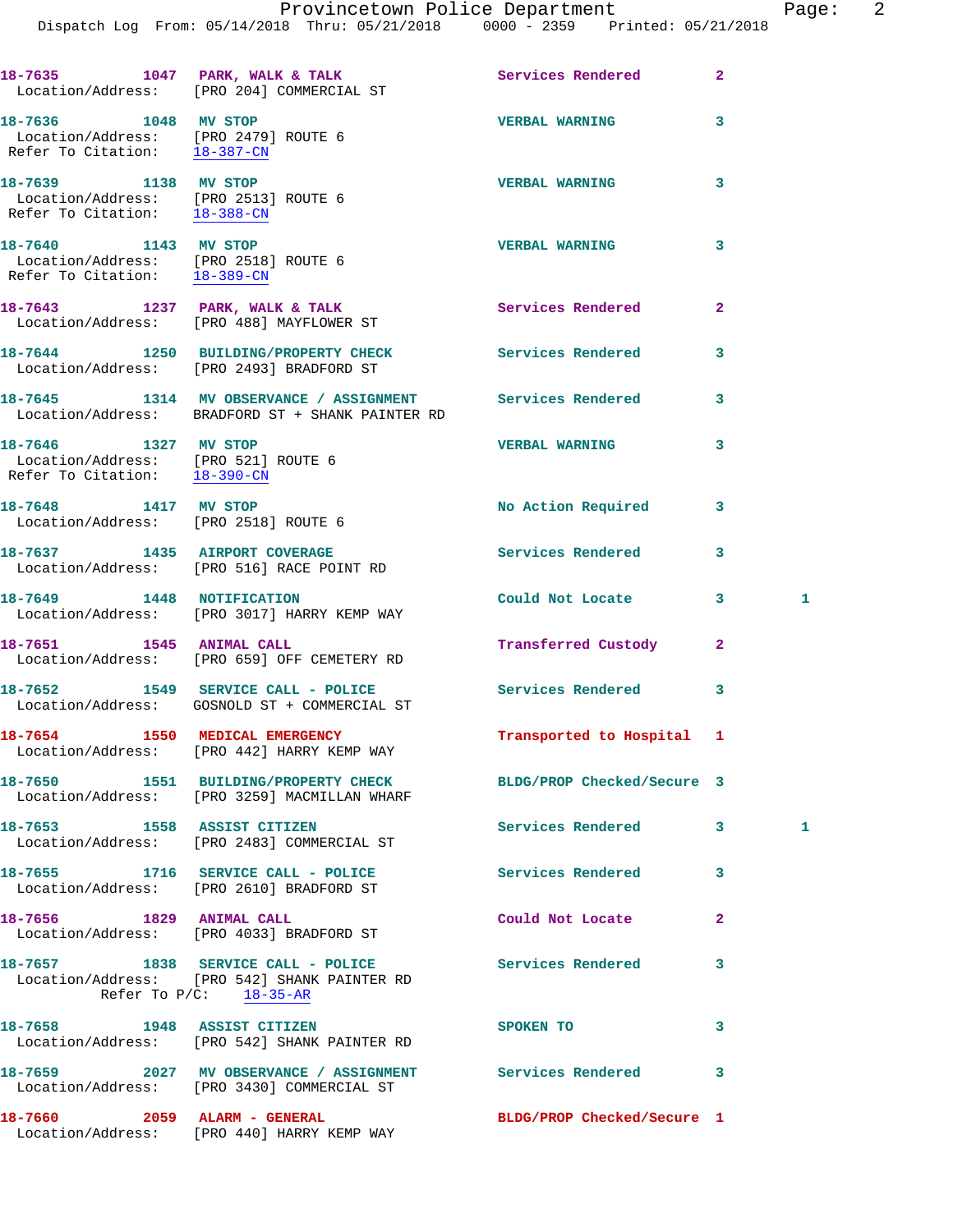|                                                                  | 18-7661 2133 MV COLLISION<br>Location/Address: [PRO 106] COMMERCIAL ST                                              | Services Rendered 1        |                            |
|------------------------------------------------------------------|---------------------------------------------------------------------------------------------------------------------|----------------------------|----------------------------|
| 18-7662 2215 ANIMAL CALL<br>Location/Address: [PRO 2518] ROUTE 6 |                                                                                                                     | Could Not Locate           | $\overline{2}$             |
|                                                                  | 18-7663 2322 BUILDING/PROPERTY CHECK<br>Location/Address: [PRO 2977] COMMERCIAL ST                                  | <b>Services Rendered</b>   | 3                          |
| Location/Address: [PRO 94] BRADFORD ST                           | 18-7664 2329 BUILDING/PROPERTY CHECK                                                                                | <b>Services Rendered</b>   | 3                          |
| 18-7666 2335 MV COMPLAINT<br>Location/Address: COMMERCIAL ST     |                                                                                                                     | Could Not Locate           | $\overline{a}$             |
| Location/Address: [PRO 58] BRADFORD ST                           | 18-7665 2342 MV OBSERVANCE / ASSIGNMENT Services Rendered                                                           |                            | $\overline{\phantom{a}}$ 3 |
| For Date: $05/15/2018$ - Tuesday                                 |                                                                                                                     |                            |                            |
|                                                                  | 18-7667 0001 BUILDING/PROPERTY CHECK<br>Location/Address: [PRO 517] RACE POINT RD                                   | Services Rendered          | $\overline{\phantom{a}}$ 3 |
|                                                                  | 18-7668 0004 BUILDING/PROPERTY CHECK<br>Location/Address: [PRO 2540] RACE POINT RD                                  | Services Rendered 3        |                            |
|                                                                  | 18-7669 0017 BUILDING/PROPERTY CHECK<br>Location/Address: [PRO 1886] BRADFORD ST                                    | BLDG/PROP Checked/Secure 3 |                            |
|                                                                  | 18-7670 0020 MV OBSERVANCE / ASSIGNMENT Services Rendered<br>Location/Address: BRADFORD ST + RYDER ST               |                            | 3                          |
|                                                                  | 18-7671 0033 ALARM - GENERAL<br>Location/Address: [PRO 3374] COMMERCIAL ST                                          | False Alarm                | $\mathbf{1}$               |
| 18-7673 0045 PARK, WALK & TALK                                   | Location/Address: [PRO 539] SHANK PAINTER RD                                                                        | Services Rendered          | $\mathbf{2}$               |
|                                                                  | 18-7672 0052 BUILDING/PROPERTY CHECK<br>Location/Address: [PRO 3259] MACMILLAN WHARF                                | <b>Services Rendered</b>   | 3                          |
|                                                                  | 18-7674 0118 MV OBSERVANCE / ASSIGNMENT No Action Required 3<br>Location/Address: [PRO 94] BRADFORD ST              |                            |                            |
|                                                                  | 18-7675 0142 MV OBSERVANCE / ASSIGNMENT Services Rendered 3<br>Location/Address: JEROME SMITH RD + SHANK PAINTER RD |                            |                            |
|                                                                  | 18-7676 0225 BUILDING/PROPERTY CHECK<br>Location/Address: [PRO 440] HARRY KEMP WAY                                  | BLDG/PROP Checked/Secure 3 |                            |
| Location/Address: [PRO 3287] ROUTE 6                             | 18-7677 0311 BUILDING/PROPERTY CHECK                                                                                | BLDG/PROP Checked/Secure 3 |                            |
|                                                                  | 18-7678 0415 BUILDING/PROPERTY CHECK BLDG/PROP Checked/Secure 3<br>Location/Address: [PRO 444] HIGH POLE HILL       |                            |                            |
|                                                                  | 18-7679 0519 BUILDING/PROPERTY CHECK BLDG/PROP Checked/Secure 3<br>Location/Address: [PRO 2539] RYDER ST EXT        |                            |                            |
|                                                                  | 18-7680 0547 MV OBSERVANCE / ASSIGNMENT Services Rendered 3<br>Location/Address: [PRO 3430] COMMERCIAL ST           |                            |                            |
|                                                                  | 18-7681 0616 PARK, WALK & TALK<br>Location: [PRO 3431] LOPES SQUARE                                                 | Services Rendered          | $\mathbf{2}$               |
| 18-7682 0659 ANIMAL CALL<br>Location/Address: [PRO 2518] ROUTE 6 |                                                                                                                     | Services Rendered          | $\mathbf{2}$               |
| 18-7683 0740 FOLLOW UP                                           |                                                                                                                     | Services Rendered 2        |                            |
|                                                                  |                                                                                                                     |                            |                            |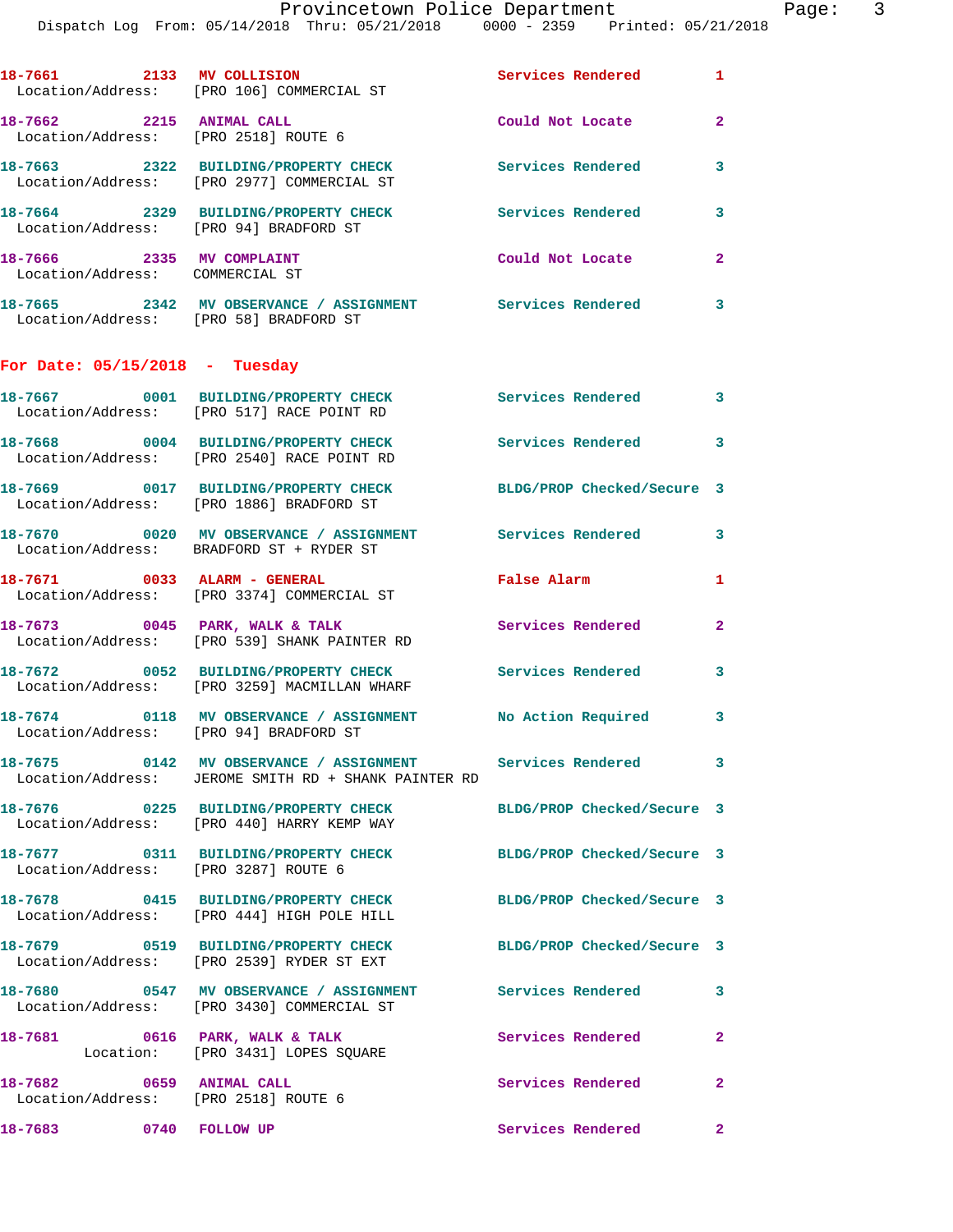|                                                                                                                                         | Provincetown Police Department The Page: 4<br>Dispatch Log From: 05/14/2018 Thru: 05/21/2018 0000 - 2359 Printed: 05/21/2018 |                                                  |                         |  |
|-----------------------------------------------------------------------------------------------------------------------------------------|------------------------------------------------------------------------------------------------------------------------------|--------------------------------------------------|-------------------------|--|
|                                                                                                                                         | Location/Address: [PRO 757] BRADFORD ST                                                                                      |                                                  |                         |  |
|                                                                                                                                         | 18-7684 0740 ASSIST CITIZEN<br>Location/Address: [PRO 3222] ALDEN ST                                                         | Services Rendered 3                              |                         |  |
|                                                                                                                                         | 18-7685 0749 SCHOOL CROSSING<br>Location/Address: [PRO 569] WINSLOW ST                                                       | Services Rendered 2                              |                         |  |
|                                                                                                                                         | 18-7686 0802 SUSPICIOUS ACTIVITY<br>Location/Address: [PRO 530] SHANK PAINTER RD                                             | Services Rendered 2                              |                         |  |
| 18-7687 0844 MV STOP                                                                                                                    | Location/Address: [PRO 2513] ROUTE 6<br>Refer To Citation: R8381551                                                          | Citation / Warning Issue 3                       |                         |  |
|                                                                                                                                         | 18-7688 0902 TRAFFIC CONTROL<br>Location/Address: BRADFORD ST + COMMERCIAL ST                                                | Services Rendered 3                              |                         |  |
|                                                                                                                                         | 18-7689 0903 LOST PROPERTY<br>Location/Address: [PRO 542] SHANK PAINTER RD                                                   | Services Rendered                                | $\overline{\mathbf{3}}$ |  |
|                                                                                                                                         | 18-7690 0909 ANIMAL CALL<br>Location/Address: [PRO 2483] COMMERCIAL ST                                                       | <b>GONE ON ARRIVAL</b>                           | $\mathbf{2}$            |  |
|                                                                                                                                         | 18-7691 0921 TRAFFIC CONTROL<br>Location/Address: STANDISH ST + COMMERCIAL ST                                                | Services Rendered                                | 3                       |  |
|                                                                                                                                         | 18-7692 0926 ASSIST CITIZEN Services Rendered 3<br>Location/Address: [PRO 1424] PRINCE ST                                    |                                                  |                         |  |
| Location/Address: COMMERCIAL ST                                                                                                         | 18-7693 0934 ALARM - FIRE                                                                                                    | False Alarm <b>Francisco Executive Structure</b> | 1                       |  |
|                                                                                                                                         | 18-7694 0951 PARK, WALK & TALK<br>Location/Address: [PRO 516] RACE POINT RD                                                  | Services Rendered                                | $\mathbf{2}$            |  |
| Location/Address: NELSON AVE                                                                                                            | 18-7696 1031 BUILDING/PROPERTY CHECK Services Rendered 3                                                                     |                                                  |                         |  |
|                                                                                                                                         | 18-7697 1034 ASSIST CITIZEN<br>Location/Address: [PRO 542] SHANK PAINTER RD                                                  | <b>SPOKEN TO</b>                                 | 3                       |  |
|                                                                                                                                         | 18-7699 1112 MEDICAL EMERGENCY<br>Location/Address: [PRO 442] HARRY KEMP WAY                                                 | <b>PATIENT REFUSAL</b>                           | $\mathbf{1}$            |  |
|                                                                                                                                         | 18-7702 1130 COMPLAINT - GENERAL<br>Location/Address: [PRO 542] STANDISH ST                                                  | Services Rendered 3                              |                         |  |
| 18-7703 1158 MV STOP<br>Location/Address: [PRO 2521] ROUTE 6<br>Refer To Citation: R8381552<br>Refer To Citation: $\overline{R8381553}$ |                                                                                                                              | Citation / Warning Issue 3                       |                         |  |
|                                                                                                                                         | 18-7705 1247 COMPLAINT - GENERAL<br>Location/Address: [PRO 927] FRANKLIN ST                                                  | SPOKEN TO                                        | 3                       |  |
| Location/Address: [PRO 2518] ROUTE 6                                                                                                    | 18-7706 1326 SERVICE CALL - POLICE                                                                                           | <b>SPOKEN TO</b>                                 | 3                       |  |
| 18-7707 1341 MV STOP<br>Location/Address: [PRO 413] CONWELL ST<br>Refer To Citation: 18-391-CN                                          |                                                                                                                              | <b>VERBAL WARNING</b>                            | 3                       |  |
| Location/Address: [PRO 2521] ROUTE 6                                                                                                    | 18-7708 1358 MV OBSERVANCE / ASSIGNMENT Services Rendered                                                                    |                                                  | 3                       |  |
|                                                                                                                                         | 18-7709 1415 COMPLAINT - GENERAL<br>Location/Address: [PRO 3994] COMMERCIAL ST                                               | <b>Services Rendered</b>                         | 3                       |  |
| 18-7710 1443 MEDICAL EMERGENCY                                                                                                          | Location/Address: [PRO 2647] SHANK PAINTER RD                                                                                | <b>Services Rendered</b>                         | $\mathbf{1}$            |  |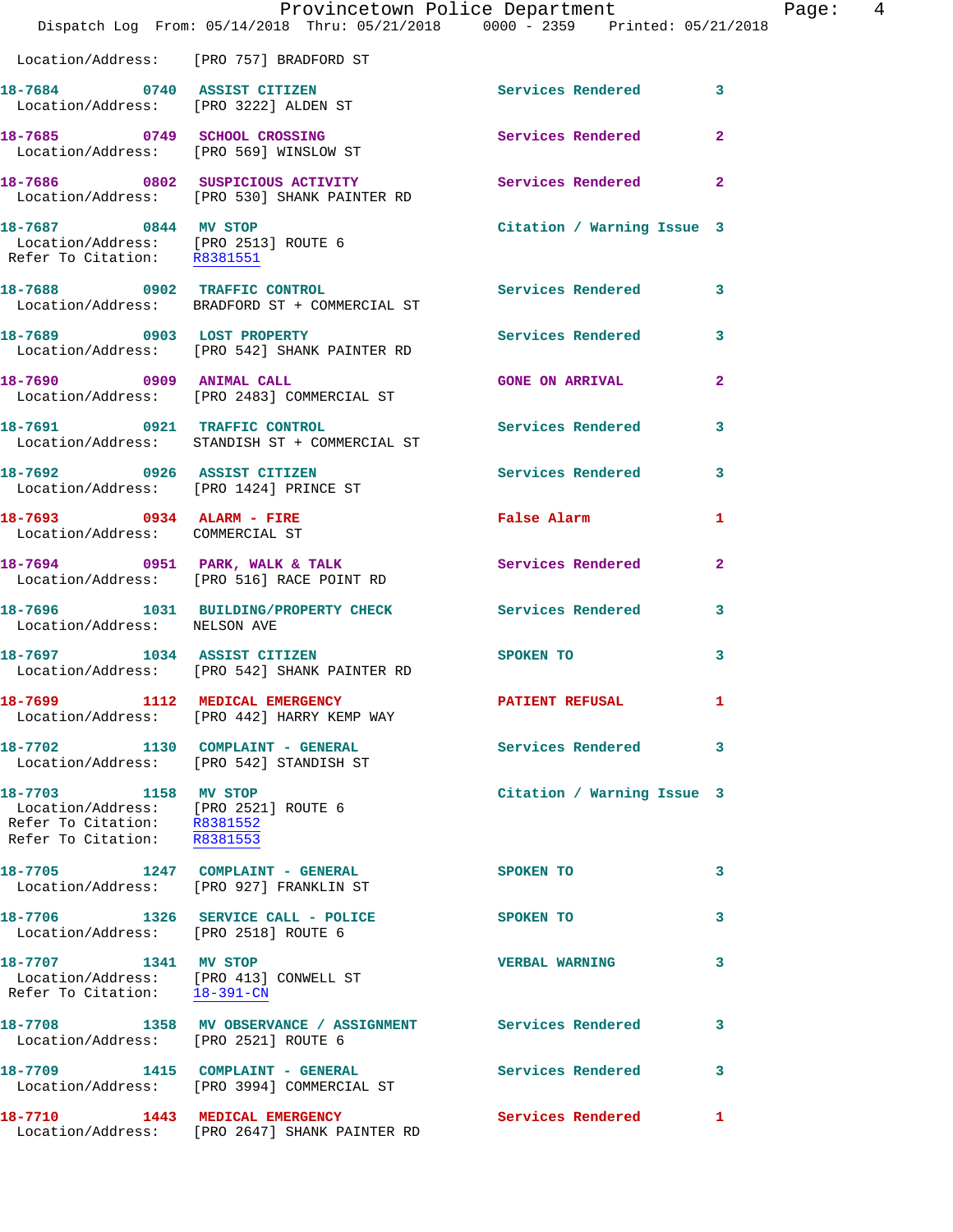Dispatch Log From: 05/14/2018 Thru: 05/21/2018 0000 - 2359 Printed: 05/21/2018

**18-7711 1450 MEDICAL EMERGENCY Services Rendered 1**  Location/Address: [PRO 2647] SHANK PAINTER RD **18-7712 1543 MV OBSERVANCE / ASSIGNMENT No Action Required 3**  Location/Address: ROUTE 6 + SNAIL RD **18-7713 1612 BUILDING/PROPERTY CHECK GONE ON ARRIVAL 3**  Location/Address: COMMERCIAL ST **18-7714 1617 PARK, WALK & TALK Services Rendered 2**  Location/Address: [PRO 165] COMMERCIAL ST **18-7715 1905 PARK, WALK & TALK Services Rendered 2**  Location/Address: [PRO 165] COMMERCIAL ST **18-7716 2037 BUILDING/PROPERTY CHECK BLDG/PROP Checked/Secure 3**  Location/Address: [PRO 3430] COMMERCIAL ST **18-7717 2104 BUILDING/PROPERTY CHECK Services Rendered 3**  Location/Address: [PRO 3259] MACMILLAN WHARF **18-7718 2107 MV OBSERVANCE / ASSIGNMENT Services Rendered 3**  Location/Address: BRADFORD ST + STANDISH ST **18-7719 2119 BUILDING/PROPERTY CHECK BLDG/PROP Checked/Secure 3**  Location/Address: [PRO 530] SHANK PAINTER RD **18-7720 2128 MV OBSERVANCE / ASSIGNMENT No Action Required 3**  Location/Address: BRADFORD ST + HOWLAND ST **18-7721 2249 MISSING PERSON Referred to Other Agency 1**  Location/Address: [TRU 574] QUAIL RIDGE RD **18-7722 2320 BUILDING/PROPERTY CHECK BLDG/PROP Checked/Secure 3**  Location/Address: [PRO 2483] COMMERCIAL ST **18-7723 2330 BUILDING/PROPERTY CHECK BLDG/PROP Checked/Secure 3**  Location/Address: [PRO 1780] JOHNSON ST **18-7724 2342 MV OBSERVANCE / ASSIGNMENT Services Rendered 3**  Location/Address: [PRO 2494] BRADFORD ST

**18-7725 2350 BUILDING/PROPERTY CHECK BLDG/PROP Checked/Secure 3**  Location/Address: [PRO 1778] SHANK PAINTER RD

## **For Date: 05/16/2018 - Wednesday**

|                                                     | Location/Address: [PRO 198] COMMERCIAL ST                                               | <b>False Alarm</b>         | 1              |
|-----------------------------------------------------|-----------------------------------------------------------------------------------------|----------------------------|----------------|
| 18-7727 0036 PARK, WALK & TALK<br>Location/Address: | [PRO 105] COMMERCIAL ST                                                                 | Services Rendered          | $\overline{2}$ |
| Location/Address: [PRO 1646] WINSLOW ST             | 18-7728 0044 BUILDING/PROPERTY CHECK                                                    | BLDG/PROP Checked/Secure 3 |                |
|                                                     | 18-7729 0046 MV OBSERVANCE / ASSIGNMENT<br>Location/Address: [PRO 530] SHANK PAINTER RD | <b>Services Rendered</b>   | 3              |
| Location/Address:                                   | [PRO 2499] RACE POINT RD                                                                | BLDG/PROP Checked/Secure 3 |                |
|                                                     | 18-7731 0133 BUILDING/PROPERTY CHECK<br>Location/Address: [PRO 3317] CEMETERY RD        | Services Rendered          | 3              |
| Location/Address:                                   | 18-7732 0134 BUILDING/PROPERTY CHECK<br>[PRO 3318] CEMETERY RD                          | Services Rendered          | 3              |
| 18-7733<br>0153                                     | <b>BUILDING/PROPERTY CHECK</b>                                                          | Services Rendered          | 3              |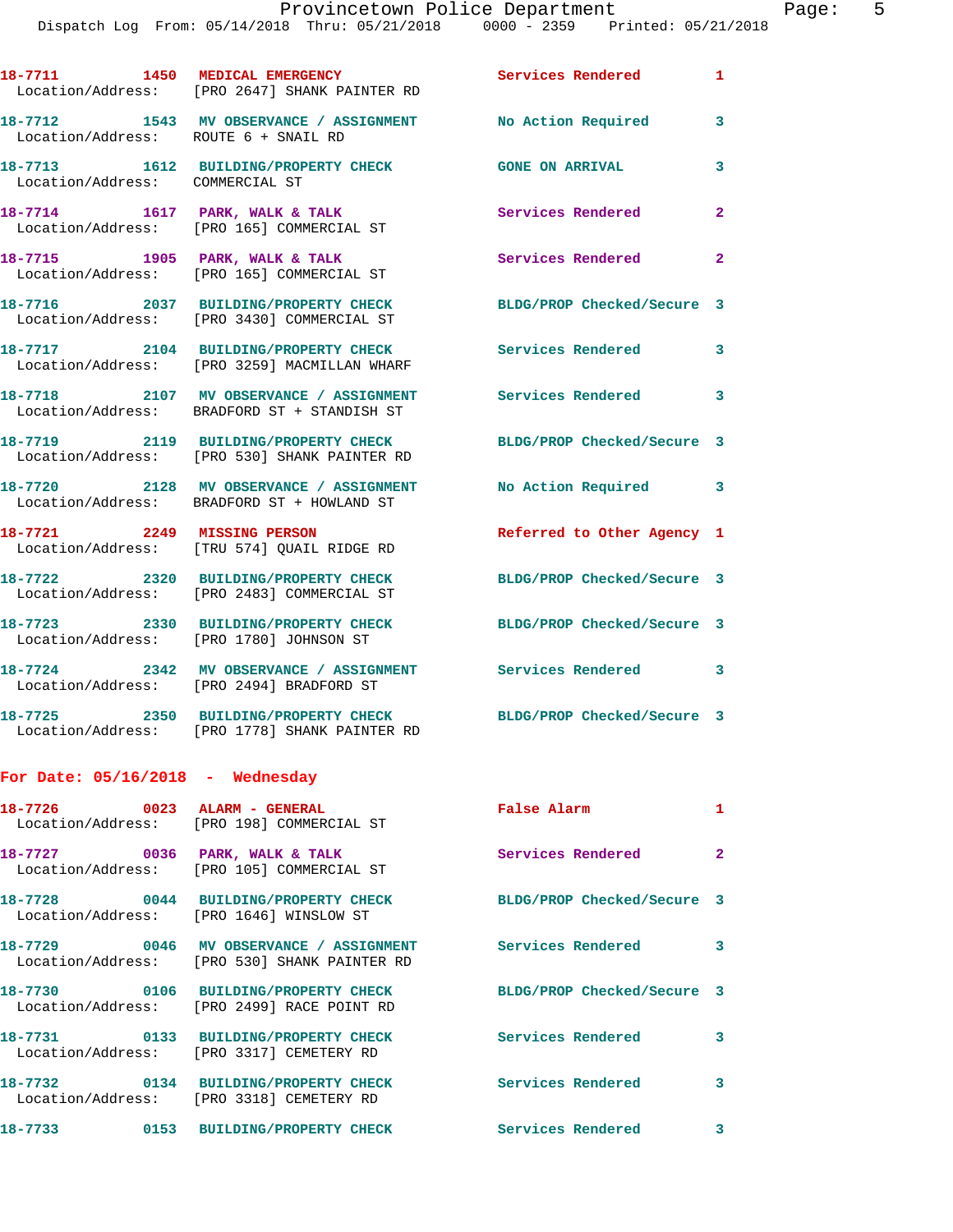|                                                                  | Provincetown Police Department<br>Dispatch Log From: 05/14/2018 Thru: 05/21/2018 0000 - 2359 Printed: 05/21/2018 |                           |                |
|------------------------------------------------------------------|------------------------------------------------------------------------------------------------------------------|---------------------------|----------------|
|                                                                  | Location/Address: [PRO 433] RYDER ST EXT                                                                         |                           |                |
|                                                                  | 18-7734 0155 MV OBSERVANCE / ASSIGNMENT Services Rendered<br>Location/Address: [PRO 2489] BRADFORD ST            |                           | $\mathbf{3}$   |
|                                                                  | 18-7735 0234 PARK, WALK & TALK<br>Location/Address: [PRO 539] SHANK PAINTER RD                                   | Services Rendered         | $\overline{2}$ |
|                                                                  | 18-7736 0310 BUILDING/PROPERTY CHECK BLDG/PROP Checked/Secure 3<br>Location/Address: [PRO 488] MAYFLOWER ST      |                           |                |
|                                                                  |                                                                                                                  |                           | 3              |
| Location/Address: [PRO 4048] ROUTE 6                             | 18-7738 0525 MV OBSERVANCE / ASSIGNMENT Services Rendered                                                        |                           | 3              |
| Location/Address: [PRO 521] ROUTE 6                              | 18-7739 0617 BUILDING/PROPERTY CHECK                                                                             | <b>Services Rendered</b>  | 3              |
|                                                                  | 18-7740 0804 SERVICE CALL - POLICE<br>Location/Address: [PRO 569] WINSLOW ST                                     | Services Rendered         | 3              |
|                                                                  | 18-7741 0816 SERVICE CALL - POLICE<br>Location/Address: [PRO 488] MAYFLOWER ST                                   | Services Rendered         | 3              |
|                                                                  | 18-7742 0816 ANIMAL CALL/PET PANTRY Services Rendered<br>Location/Address: [PRO 3296] SHANK PAINTER RD           |                           | $\overline{2}$ |
| 18-7743 0822 GENERAL INFO<br>Location/Address: [TRU 85] DEPOT RD |                                                                                                                  | <b>No Action Required</b> | 3              |
|                                                                  | 18-7744 0849 PARK, WALK & TALK<br>Location/Address: [PRO 105] COMMERCIAL ST                                      | Services Rendered         | $\mathbf{2}$   |
| 18-7745 0855 ASSIST CITIZEN                                      | Location/Address: [PRO 542] SHANK PAINTER RD                                                                     | <b>Services Rendered</b>  | 3              |
|                                                                  | 18-7747 0934 MV OBSERVANCE / ASSIGNMENT Services Rendered<br>Location/Address: RACE POINT RD + NELSON AVE        |                           | 3              |
| 18-7749 1026 PARK, WALK & TALK                                   | Location/Address: [PRO 3259] MACMILLAN WHARF                                                                     | Services Rendered         | $\mathbf{2}$   |
|                                                                  | $18-7750$ $1027$ PARK, WALK & TALK<br>Location/Address: [PRO 537] SHANK PAINTER RD                               | Services Rendered         | 2              |
| Location/Address: COMMERCIAL ST                                  | 18-7751 1034 BUILDING/PROPERTY CHECK                                                                             | Services Rendered         | 3              |
|                                                                  | 18-7753 1045 PARK, WALK & TALK<br>Location/Address: [PRO 300] COMMERCIAL ST                                      | Services Rendered         | $\overline{2}$ |
| 18-7754 1133 MV STOP                                             | Location/Address: [PRO 2518] ROUTE 6                                                                             | No Action Required        | 3              |
|                                                                  | 18-7755 1207 BUILDING/PROPERTY CHECK<br>Location/Address: [PRO 1646] WINSLOW ST                                  | <b>Services Rendered</b>  | 3              |
| 18-7757 1218 MV COMPLAINT                                        | Location/Address: [PRO 440] HARRY KEMP WAY                                                                       | Services Rendered         | $\overline{2}$ |
|                                                                  | 18-7758 1417 MV OBSERVANCE / ASSIGNMENT Services Rendered<br>Location/Address: BRADFORD ST + HOWLAND ST          |                           | 3              |
|                                                                  | 18-7759 1439 BUILDING/PROPERTY CHECK Services Rendered<br>Location/Address: [PRO 526] RYDER ST EXT               |                           | 3              |
|                                                                  | 18-7760 1457 SERVICE CALL - POLICE<br>Location/Address: [PRO 569] WINSLOW ST                                     | Services Rendered         | 3              |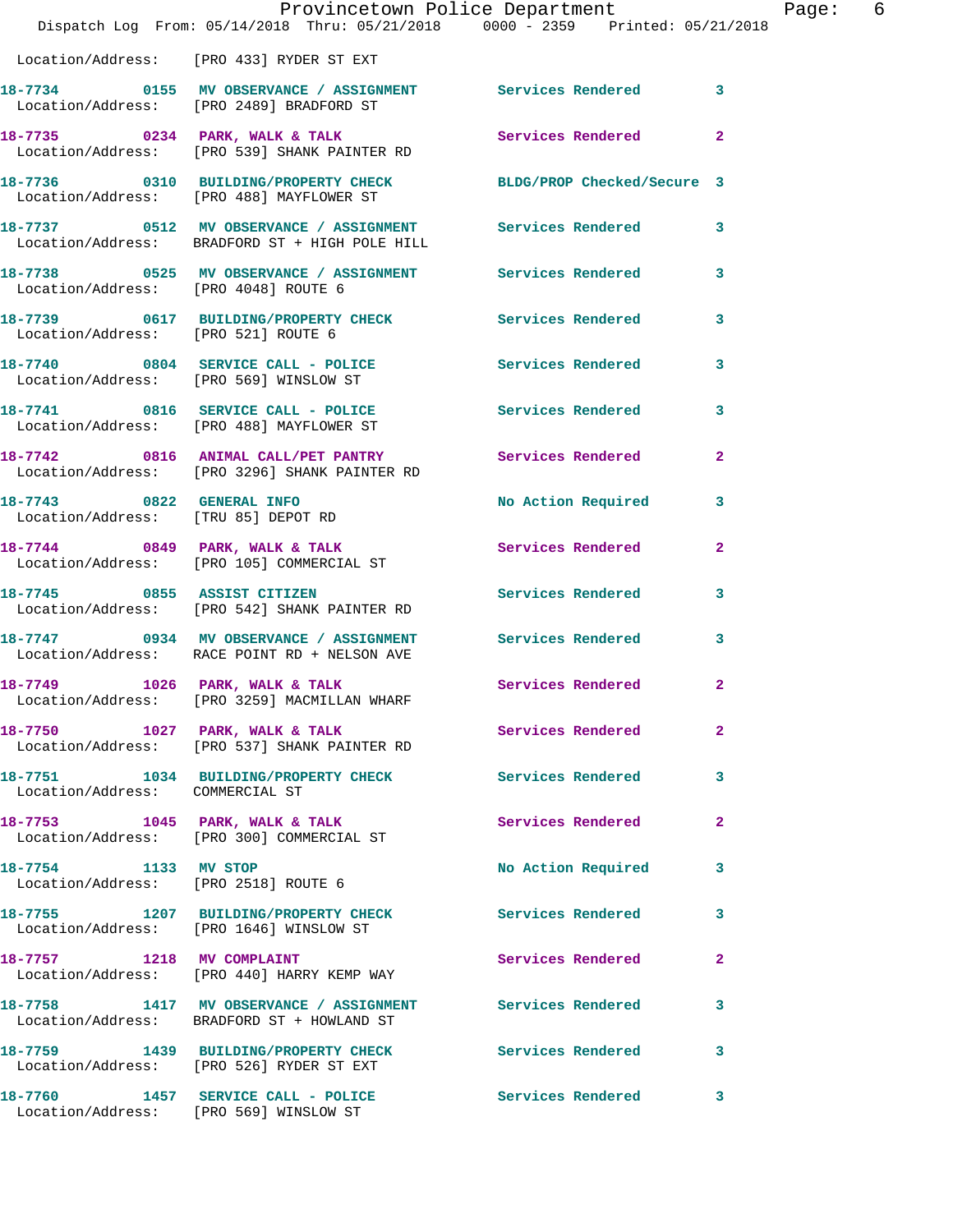|                                      |                                                                                                                     | Provincetown Police Department Fage: 7 |              |  |
|--------------------------------------|---------------------------------------------------------------------------------------------------------------------|----------------------------------------|--------------|--|
|                                      | Dispatch Log From: 05/14/2018 Thru: 05/21/2018 0000 - 2359 Printed: 05/21/2018                                      |                                        |              |  |
|                                      | 18-7761 1507 BUILDING/PROPERTY CHECK Services Rendered 3<br>Location/Address: [PRO 2898] JEROME SMITH RD            |                                        |              |  |
|                                      | 18-7762 1510 PARK, WALK & TALK 1999 Services Rendered 2<br>Location: [PRO 3431] LOPES SQUARE                        |                                        |              |  |
|                                      | 18-7763 1529 BUILDING/PROPERTY CHECK BLDG/PROP Checked/Secure 3<br>Location/Address: [PRO 1778] SHANK PAINTER RD    |                                        |              |  |
|                                      | 18-7764 1552 MV OBSERVANCE / ASSIGNMENT Services Rendered 3<br>Location/Address: SHANK PAINTER RD + COURT ST        |                                        |              |  |
|                                      | 18-7765 1554 PARK, WALK & TALK<br>Location/Address: [PRO 165] COMMERCIAL ST                                         | Services Rendered 2                    |              |  |
|                                      | 18-7768 1607 SERVICE CALL - POLICE Services Rendered<br>Location/Address: [PRO 433] RYDER ST EXT                    |                                        | $\mathbf{3}$ |  |
|                                      | 18-7767 1610 PARK, WALK & TALK<br>Location/Address: [PRO 105] COMMERCIAL ST                                         | Services Rendered 2                    |              |  |
|                                      | 18-7769 1616 FOLLOW UP<br>Location/Address: [PRO 542] SHANK PAINTER RD                                              | <b>SPOKEN TO</b>                       | $\mathbf{2}$ |  |
|                                      | 18-7770 1715 MEDICAL EMERGENCY Services Rendered 1<br>Location/Address: [PRO 1892] SHANK PAINTER RD                 |                                        |              |  |
|                                      | 18-7771 1724 PARK, WALK & TALK 1997 Services Rendered<br>Location/Address: [PRO 3004] BRADFORD ST                   |                                        | $\mathbf{2}$ |  |
|                                      | 18-7772 1830 MV OBSERVANCE / ASSIGNMENT Services Rendered 3<br>Location/Address: SHANK PAINTER RD + JEROME SMITH RD |                                        |              |  |
|                                      | 18-7773 1836 BUILDING/PROPERTY CHECK BLDG/PROP Checked/Secure 3<br>Location/Address: [PRO 539] SHANK PAINTER RD     |                                        |              |  |
| Location/Address: [PRO 2521] ROUTE 6 | 18-7775 2019 MV OBSERVANCE / ASSIGNMENT Services Rendered 3                                                         |                                        |              |  |
|                                      | 18-7776 2035 BUILDING/PROPERTY CHECK BLDG/PROP Checked/Secure 3<br>Location/Address: [PRO 182] COMMERCIAL ST        |                                        |              |  |
| Location/Address: [PRO 521] ROUTE 6  | 18-7777 2100 BUILDING/PROPERTY CHECK                                                                                | BLDG/PROP Checked/Secure 3             |              |  |
|                                      | 18-7778 2141 BUILDING/PROPERTY CHECK Services Rendered<br>Location/Address: [PRO 2483] COMMERCIAL ST                |                                        | 3            |  |
|                                      | 18-7780 2338 PARK, WALK & TALK<br>Location/Address: [PRO 105] COMMERCIAL ST                                         | Services Rendered                      | $\mathbf{2}$ |  |
|                                      | 18-7781 2343 BAR CHECK<br>Location/Address: [PRO 3443] COMMERCIAL ST                                                | No Action Required                     | 2            |  |
| Location/Address: [PRO 571] ALDEN ST | 18-7782 2354 BUILDING/PROPERTY CHECK Services Rendered 3                                                            |                                        |              |  |
| For Date: $05/17/2018$ - Thursday    |                                                                                                                     |                                        |              |  |
|                                      | 18-7783 0018 MV OBSERVANCE / ASSIGNMENT Services Rendered 3<br>Location/Address: [PRO 3231] BRADFORD ST             |                                        |              |  |
|                                      | 18-7784 0041 BUILDING/PROPERTY CHECK BLDG/PROP Checked/Secure 3<br>Location/Address: [PRO 2490] PROVINCELANDS RD    |                                        |              |  |
|                                      | 18-7785 0059 BUILDING/PROPERTY CHECK BLDG/PROP Checked/Secure 3<br>Location/Address: [PRO 440] HARRY KEMP WAY       |                                        |              |  |
|                                      | 18-7786 0109 MV OBSERVANCE / ASSIGNMENT Services Rendered 3<br>Location/Address: [PRO 595] BRADFORD ST              |                                        |              |  |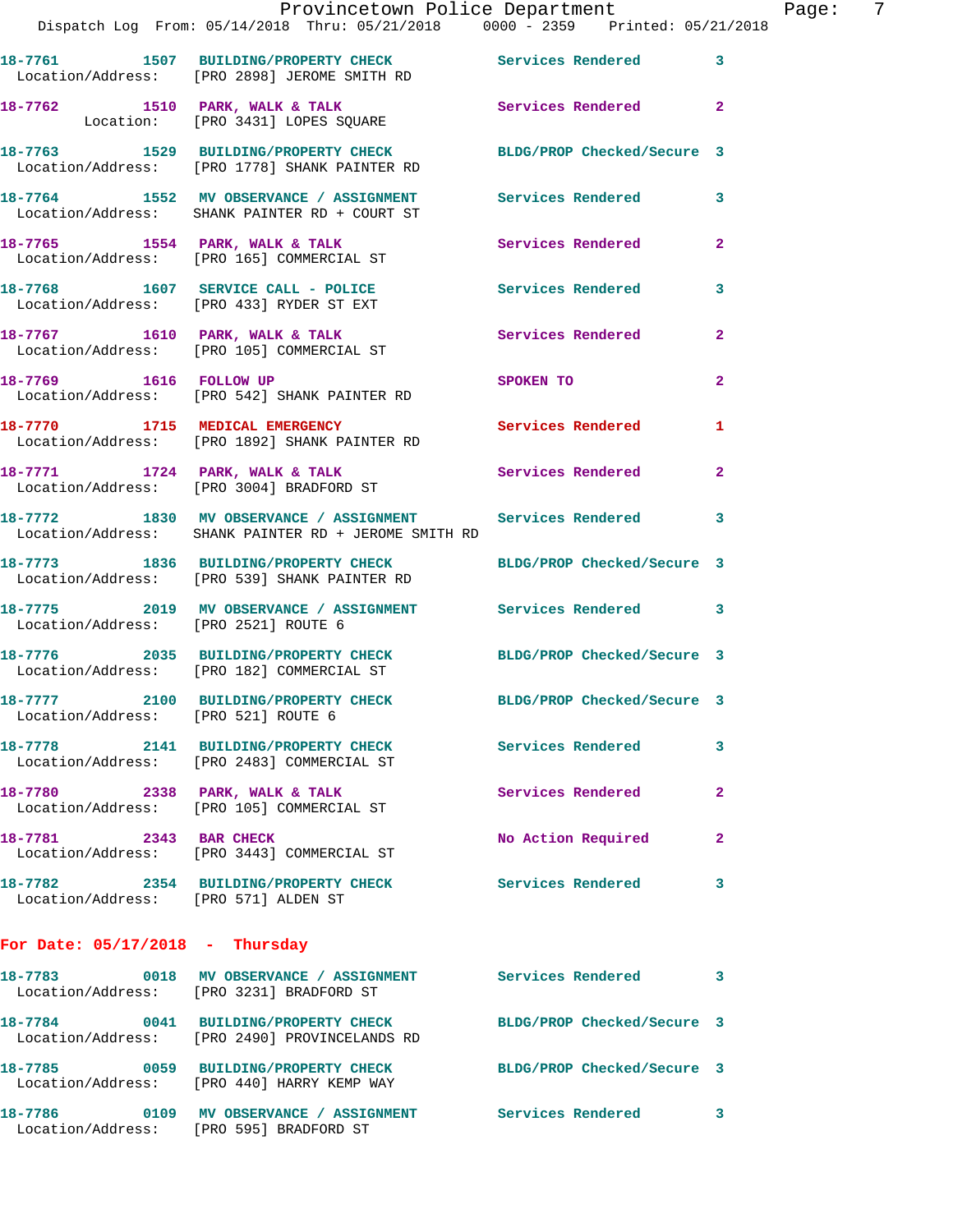|                                                                          | 18-7787 0154 BUILDING/PROPERTY CHECK<br>Location/Address: [PRO 379] COMMERCIAL ST     | BLDG/PROP Checked/Secure 3           |                            |
|--------------------------------------------------------------------------|---------------------------------------------------------------------------------------|--------------------------------------|----------------------------|
|                                                                          | 18-7788 0203 BUILDING/PROPERTY CHECK<br>Location/Address: [PRO 3259] MACMILLAN WHARF  | Services Rendered 3                  |                            |
|                                                                          | 18-7789 0204 BUILDING/PROPERTY CHECK<br>Location/Address: [PRO 2206] PILGRIMS LANDING | BLDG/PROP Checked/Secure 3           |                            |
|                                                                          | 18-7791 0221 MV OBSERVANCE / ASSIGNMENT<br>Location/Address: [PRO 2489] BRADFORD ST   | Services Rendered 3                  |                            |
|                                                                          | 18-7790 0224 BUILDING/PROPERTY CHECK<br>Location/Address: [PRO 516] RACE POINT RD     | BLDG/PROP Checked/Secure 3           |                            |
|                                                                          | 18-7792 0308 BUILDING/PROPERTY CHECK<br>Location/Address: [PRO 564] BAYBERRY AVE      | BLDG/PROP Checked/Secure 3           |                            |
|                                                                          | 18-7793 0328 BUILDING/PROPERTY CHECK<br>Location/Address: [PRO 2540] RACE POINT RD    | BLDG/PROP Checked/Secure 3           |                            |
|                                                                          | 18-7794 0339 BUILDING/PROPERTY CHECK<br>Location/Address: [PRO 3430] COMMERCIAL ST    | Services Rendered 3                  |                            |
|                                                                          | 18-7795 0347 BUILDING/PROPERTY CHECK<br>Location/Address: [PRO 1778] SHANK PAINTER RD | BLDG/PROP Checked/Secure 3           |                            |
|                                                                          | 18-7796 0351 BUILDING/PROPERTY CHECK<br>Location/Address: [PRO 545] SHANK PAINTER RD  | BLDG/PROP Checked/Secure 3           |                            |
|                                                                          | 18-7797 0403 MV OBSERVANCE / ASSIGNMENT<br>Location/Address: [PRO 2489] BRADFORD ST   | Services Rendered 3                  |                            |
| Location/Address: [PRO 3921] ROUTE 6                                     | 18-7798 0419 BUILDING/PROPERTY CHECK                                                  | BLDG/PROP Checked/Secure 3           |                            |
| Location/Address: ROUTE 6 + SNAIL RD                                     | 18-7799 0452 MV OBSERVANCE / ASSIGNMENT Services Rendered                             |                                      | 3                          |
|                                                                          | 18-7800 0551 BUILDING/PROPERTY CHECK<br>Location/Address: [PRO 2898] JEROME SMITH RD  | Services Rendered 3                  |                            |
|                                                                          | 18-7801 0610 BUILDING/PROPERTY CHECK<br>Location/Address: [PRO 517] RACE POINT RD     | BLDG/PROP Checked/Secure 3           |                            |
|                                                                          | 18-7803 0724 BUILDING/PROPERTY CHECK<br>Location/Address: [PRO 2977] COMMERCIAL ST    | Services Rendered                    | 3                          |
| 18-7804 0738 TRAFFIC CONTROL<br>Location/Address: ROUTE 6                |                                                                                       | Services Rendered                    | $\overline{\mathbf{3}}$    |
| Location/Address: [PRO 569] WINSLOW ST                                   | 18-7805 0801 SERVICE CALL - SCHOOL                                                    | <b>Services Rendered</b>             | 3                          |
|                                                                          | 18-7806 0820 SERVICE CALL - POLICE<br>Location/Address: [PRO 488] MAYFLOWER ST        | <b>Services Rendered</b><br>$\sim$ 3 |                            |
|                                                                          | 18-7807 0824 SERVICE CALL - POLICE<br>Location/Address: [PRO 105] COMMERCIAL ST       | Services Rendered                    | 3                          |
| Location/Address: [PRO 2521] ROUTE 6                                     | 18-7808 6859 MV OBSERVANCE / ASSIGNMENT Services Rendered 3                           |                                      |                            |
| 18-7809 0941 MV COMPLAINT                                                | Location/Address: [PRO 2332] TELEGRAPH HILL RD                                        | Services Rendered                    | 2                          |
| 18-7811 1024 PARK, WALK & TALK<br>Location/Address: [PRO 569] WINSLOW ST |                                                                                       | Services Rendered                    | $\overline{\phantom{a}}$ 2 |
| 18-7810 1025 PARK, WALK & TALK                                           |                                                                                       | Services Rendered 2                  |                            |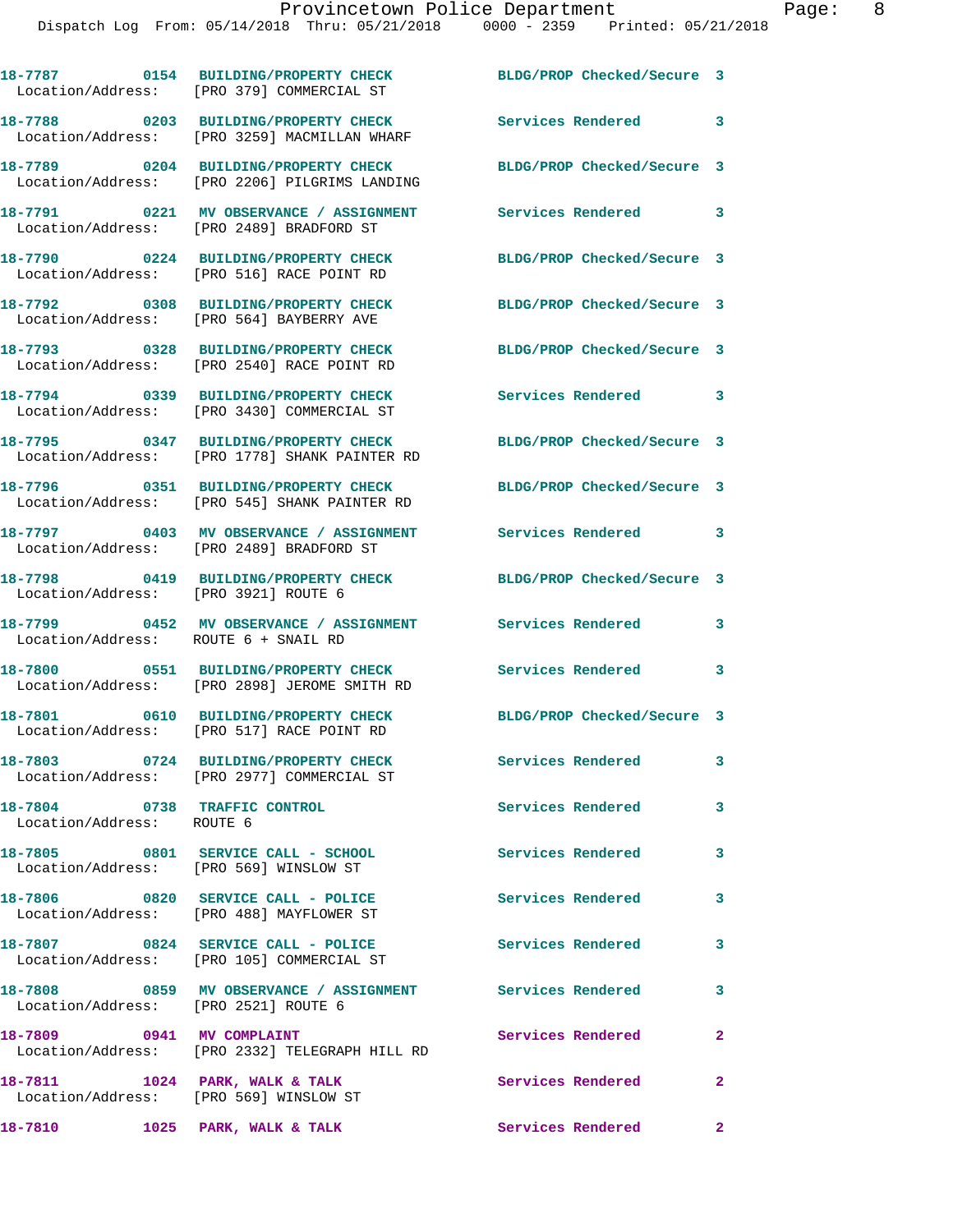|                                      |                                                                                                             | Provincetown Police Department |                | Page: | - 9 |
|--------------------------------------|-------------------------------------------------------------------------------------------------------------|--------------------------------|----------------|-------|-----|
|                                      | Dispatch Log From: 05/14/2018 Thru: 05/21/2018 0000 - 2359 Printed: 05/21/2018                              |                                |                |       |     |
|                                      | Location/Address: [PRO 175] COMMERCIAL ST                                                                   |                                |                |       |     |
|                                      | 18-7812 1035 SERVICE CALL - POLICE 3 Services Rendered 3<br>Location/Address: [PRO 1786] PILGRIM HEIGHTS RD |                                |                |       |     |
| Location/Address: [PRO 2518] ROUTE 6 | 18-7813 1044 MV DISABLED                                                                                    | Services Rendered              | $\mathbf{2}$   |       |     |
|                                      | 18-7815 1110 MV COMPLAINT<br>Location/Address: [PRO 1463] COMMERCIAL ST                                     | <b>GONE ON ARRIVAL</b>         | $\overline{2}$ |       |     |
|                                      | 18-7814 1111 BUILDING/PROPERTY CHECK<br>Location/Address: [PRO 2481] TREMONT ST                             | Services Rendered              | 3              |       |     |
| 18-7816 1112 ANIMAL CALL             | Location/Address: [PRO 1267] WINSLOW ST                                                                     | Services Rendered 2            |                |       |     |
|                                      | 18-7817 1144 BUILDING/PROPERTY CHECK<br>Location/Address: [PRO 2540] RACE POINT RD                          | <b>Services Rendered</b>       | 3              |       |     |
| 18-7818 1210 ANIMAL CALL             | Location/Address: [PRO 2596] COMMERCIAL ST                                                                  | <b>Transferred Custody</b>     | $\mathbf{2}$   |       |     |
|                                      | 18-7819 1214 MV COMPLAINT<br>Location/Address: [PRO 2577] BRADFORD ST                                       | Services Rendered              | $\mathbf{2}$   |       |     |
| 18-7821 1232 FOLLOW UP               | Location/Address: [PRO 3276] COMMERCIAL ST                                                                  | <b>FOLLOW UP</b>               | $\mathbf{2}$   |       |     |
|                                      | 18-7822 1253 DOG BITE<br>Location/Address: [PRO 2645] SHANK PAINTER RD                                      | Services Rendered              | $\overline{2}$ |       |     |
| 18-7823 1259 MV DISABLED             | Location/Address: COURT ST + COMMERCIAL ST                                                                  | Services Rendered 2            |                | 1     |     |
| 18-7825 1310 FOLLOW UP               | Location/Address: [PRO 2610] BRADFORD ST                                                                    | Services Rendered              | $\mathbf{2}$   |       |     |
|                                      | 18-7824 1318 MV OBSERVANCE / ASSIGNMENT<br>Location/Address: [PRO 3099] SHANK PAINTER RD                    | Services Rendered              | 3              |       |     |
|                                      | 18-7826 1344 MEDICAL EMERGENCY<br>Location/Address: [PRO 2977] COMMERCIAL ST                                | Transported to Hospital 1      |                |       |     |
|                                      | 18-7828 1500 SERVICE CALL - POLICE 30 Services Rendered<br>Location/Address: [PRO 569] WINSLOW ST           |                                | 3              |       |     |
|                                      | 18-7829 1524 PARK, WALK & TALK<br>Location/Address: [PRO 105] COMMERCIAL ST                                 | Services Rendered              | $\mathbf{2}$   |       |     |
|                                      | 18-7830 1531 BUILDING/PROPERTY CHECK Services Rendered<br>Location/Address: [PRO 3259] MACMILLAN WHARF      |                                | 3              |       |     |
| Location/Address: [PRO 2521] ROUTE 6 | 18-7831 1624 MV OBSERVANCE / ASSIGNMENT Services Rendered                                                   |                                | 3              |       |     |
|                                      | 18-7833 1826 BUILDING/PROPERTY CHECK Services Rendered<br>Location/Address: [PRO 539] SHANK PAINTER RD      |                                | 3              |       |     |
|                                      | 18-7834 1837 MV OBSERVANCE / ASSIGNMENT Services Rendered<br>Location/Address: [PRO 537] SHANK PAINTER RD   |                                | $\mathbf{3}$   |       |     |
| Location/Address: [PRO 2479] ROUTE 6 | 18-7835 1848 ANIMAL CALL                                                                                    | Services Rendered              | $\mathbf{2}$   |       |     |
|                                      | 18-7837 1924 MV COMPLAINT<br>Location/Address: [PRO 961] JOHNSON ST                                         | Services Rendered 2            |                |       |     |
|                                      | 18-7839 1931 MEDICAL EMERGENCY<br>Location/Address: [PRO 442] HARRY KEMP WAY                                | Transported to Hospital 1      |                |       |     |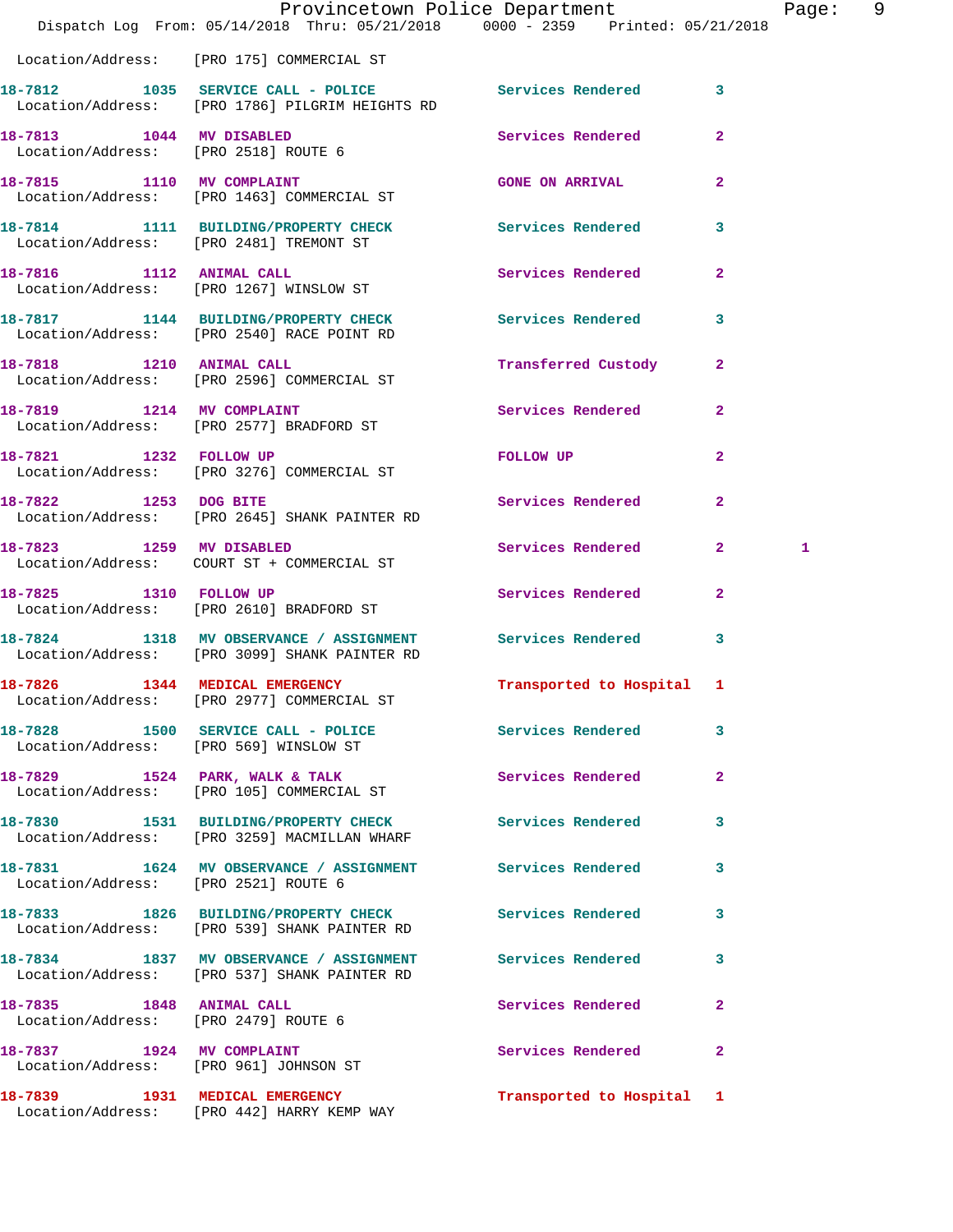Page:  $10$ <br>  $2018$ 

|                                                                    | Provincetown Police Department                                                                                |                            |                |
|--------------------------------------------------------------------|---------------------------------------------------------------------------------------------------------------|----------------------------|----------------|
|                                                                    | Dispatch Log From: 05/14/2018 Thru: 05/21/2018 0000 - 2359 Printed: 05/21/2018                                |                            |                |
| 18-7838 1939 FOLLOW UP                                             | Location/Address: [PRO 3276] COMMERCIAL ST                                                                    | <b>Services Rendered</b>   | $\mathbf{2}$   |
| 18-7840 2029 MV COMPLAINT                                          | Location/Address: [PRO 2543] MACMILLAN WHARF                                                                  | Unfounded                  | $\mathbf{2}$   |
|                                                                    | 18-7841 2119 MV COMPLAINT<br>Location/Address: [PRO 2977] COMMERCIAL ST                                       | <b>Services Rendered</b>   | $\mathbf{2}$   |
| 18-7842 2121 MV STOP                                               | Location/Address: [PRO 1953] COMMERCIAL ST                                                                    | <b>VERBAL WARNING</b>      | 3              |
| 18-7843 2127 MEDICAL EMERGENCY<br>Location/Address: OLD COLONY WAY |                                                                                                               | Transported to Hospital    | 1              |
|                                                                    | 18-7844 2147 MV COMPLAINT<br>Location/Address: [PRO 3605] BRADFORD ST                                         | Services Rendered          | $\mathbf{2}$   |
|                                                                    | 18-7845 2351 PARK, WALK & TALK<br>Location/Address: [PRO 105] COMMERCIAL ST                                   | Services Rendered          | $\overline{a}$ |
| 18-7846 2359 BAR CHECK                                             | Location/Address: [PRO 484] MASONIC PL                                                                        | No Action Required         | $\overline{2}$ |
| For Date: $05/18/2018$ - Friday                                    |                                                                                                               |                            |                |
|                                                                    | 18-7847 0035 BUILDING/PROPERTY CHECK Services Rendered<br>Location/Address: [PRO 2512] JEROME SMITH RD        |                            | 3              |
|                                                                    | 18-7848 0037 BUILDING/PROPERTY CHECK Services Rendered<br>Location/Address: [PRO 447] JEROME SMITH RD         |                            | 3              |
|                                                                    | 18-7849 0221 BUILDING/PROPERTY CHECK<br>Location/Address: [PRO 379] COMMERCIAL ST                             | BLDG/PROP Checked/Secure 3 |                |
|                                                                    | 18-7850 0230 BUILDING/PROPERTY CHECK BLDG/PROP Checked/Secure 3<br>Location/Address: [PRO 440] HARRY KEMP WAY |                            |                |
| Location/Address: [PRO 2521] ROUTE 6                               | 18-7851 6246 MV OBSERVANCE / ASSIGNMENT Services Rendered                                                     |                            | 3              |
| Location/Address: [PRO 521] ROUTE 6                                | 18-7852 0332 BUILDING/PROPERTY CHECK                                                                          | <b>Services Rendered</b>   |                |
|                                                                    | 18-7853 0344 BUILDING/PROPERTY CHECK Services Rendered<br>Location/Address: [PRO 2490] PROVINCELANDS RD       |                            | 3              |
|                                                                    | 18-7854 0424 BUILDING/PROPERTY CHECK<br>Location/Address: [PRO 530] SHANK PAINTER RD                          | BLDG/PROP Checked/Secure 3 |                |
| Location/Address: [PRO 4048] ROUTE 6                               | 18-7855 0437 MV OBSERVANCE / ASSIGNMENT Services Rendered                                                     |                            | 3              |
|                                                                    | 18-7856 0453 BUILDING/PROPERTY CHECK Services Rendered<br>Location/Address: [PRO 1778] SHANK PAINTER RD       |                            | 3              |
|                                                                    | 18-7857 0508 BUILDING/PROPERTY CHECK<br>Location/Address: [PRO 1638] COMMERCIAL ST                            | <b>Services Rendered</b>   | 3              |
|                                                                    | 18-7858 0515 BUILDING/PROPERTY CHECK<br>Location/Address: [PRO 3259] MACMILLAN WHARF                          | Services Rendered          | 3              |
|                                                                    | 18-7859 		 0552 MV OBSERVANCE / ASSIGNMENT Services Rendered<br>Location/Address: [PRO 525] COMMERCIAL ST     |                            | 3              |
|                                                                    | 18-7860 0701 MEDICAL EMERGENCY<br>Location/Address: [PRO 2553] BRADFORD ST                                    | Transported to Hospital    | 1              |
| 18-7861  0716 AIRCRAFT EMERGENCY                                   |                                                                                                               | Services Rendered          | $\mathbf{2}^-$ |

Location/Address: [PRO 516] RACE POINT RD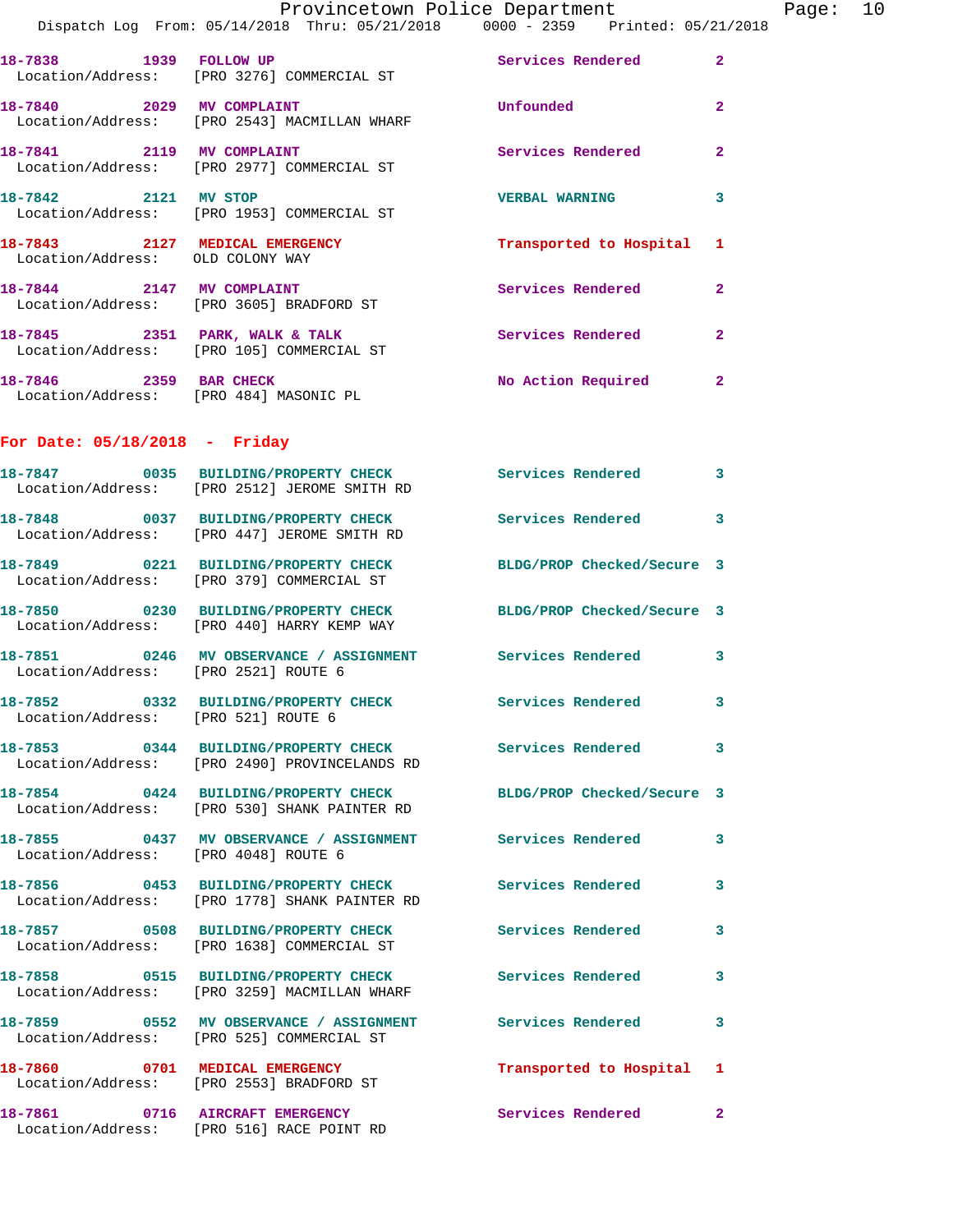Dispatch Log From: 05/14/2018 Thru: 05/21/2018 0000 - 2359 Printed: 05/21/2018

|                                                                    | 18-7862 0727 ALARM - FIRE<br>Location/Address: [PRO 796] COMMERCIAL ST                  | Services Rendered 1       |              |
|--------------------------------------------------------------------|-----------------------------------------------------------------------------------------|---------------------------|--------------|
| 18-7863 0753 ANIMAL CALL                                           | Location/Address: SHANK PAINTER RD + ROUTE 6                                            | <b>GONE ON ARRIVAL</b>    | $\mathbf{2}$ |
| 18-7864 0930 ALARM - GENERAL                                       | Location/Address: [PRO 2326] TELEGRAPH HILL RD                                          | <b>SPOKEN TO</b>          | $\mathbf{1}$ |
|                                                                    | 18-7865 0959 MEDICAL EMERGENCY<br>Location/Address: [PRO 440] HARRY KEMP WAY            | Transported to Hospital 1 |              |
| 18-7866 1042 GENERAL INFO                                          | Location/Address: [PRO 1454] BRADFORD ST                                                | Services Rendered 3       |              |
|                                                                    | 18-7867 1134 911 - GENERAL<br>Location/Address: [PRO 106] COMMERCIAL ST                 | No Action Required        | 1            |
|                                                                    | 18-7868 1141 LANDLORD / TENANT<br>Location/Address: [PRO 1509] BRADFORD ST              | Services Rendered         | $\mathbf{2}$ |
|                                                                    | 18-7869 1154 B & E / BURGLARY<br>Location/Address: [PRO 1968] COMMERCIAL ST             | Services Rendered         | $\mathbf{2}$ |
| 18-7870 1220 ANIMAL CALL<br>Location/Address: [PRO 79] CARVER ST   |                                                                                         | Services Rendered         | $\mathbf{2}$ |
|                                                                    | 18-7871 1256 SERVICE CALL - POLICE<br>Location/Address: [PRO 105] COMMERCIAL ST         | Services Rendered         | 3            |
| 18-7872 1324 MV STOP<br>Refer To Citation: 18-393-CN               | Location/Address: [PRO 50] BRADFORD ST                                                  | <b>VERBAL WARNING</b>     | 3            |
|                                                                    | 18-7873 1328 ALARM - GENERAL<br>Location/Address: [PRO 605] COMMERCIAL ST               | False Alarm               | $\mathbf{1}$ |
| 18-7874 1347 LOST WALLET                                           | Location/Address: [PRO 542] SHANK PAINTER RD                                            | Services Rendered         | 3            |
| 18-7875 1348 911 - GENERAL<br>Location/Address: [PRO 2513] ROUTE 6 |                                                                                         | Services Rendered 1       |              |
| 18-7876                                                            | 1350 ANIMAL CALL<br>Location/Address: [PRO 2645] SHANK PAINTER RD                       | Services Rendered         | 2            |
|                                                                    | 18-7877 1455 SERVICE CALL - POLICE<br>Location/Address: [PRO 569] WINSLOW ST            | Services Rendered         | $\mathbf{3}$ |
|                                                                    | 18-7878 1459 MEDICAL EMERGENCY<br>Location/Address: [PRO 440] HARRY KEMP WAY            | Transported to Hospital 1 |              |
|                                                                    | 18-7879 1558 SERVICE CALL - POLICE<br>Location/Address: [PRO 516] RACE POINT RD         | Services Rendered         | 3            |
| 18-7880 1601 MV VANDALISM                                          | Location/Address: [PRO 1219] WILLOW DR                                                  | Services Rendered         | $\mathbf{2}$ |
|                                                                    | 18-7881 1615 MV OBSERVANCE / ASSIGNMENT<br>Location/Address: [PRO 537] SHANK PAINTER RD | Services Rendered         | 3            |
|                                                                    | 18-7882 1644 PARK, WALK & TALK<br>Location/Address: [PRO 105] COMMERCIAL ST             | No Action Required        | $\mathbf{2}$ |
|                                                                    | 18-7883 1653 COMPLAINT - GENERAL<br>Location/Address: [PRO 2812] HARRY KEMP WAY         | SPOKEN TO                 | 3            |
| 18-7884 1710 911 - GENERAL                                         | Location/Address: [PRO 3222] ALDEN ST                                                   | Services Rendered         | $\mathbf{1}$ |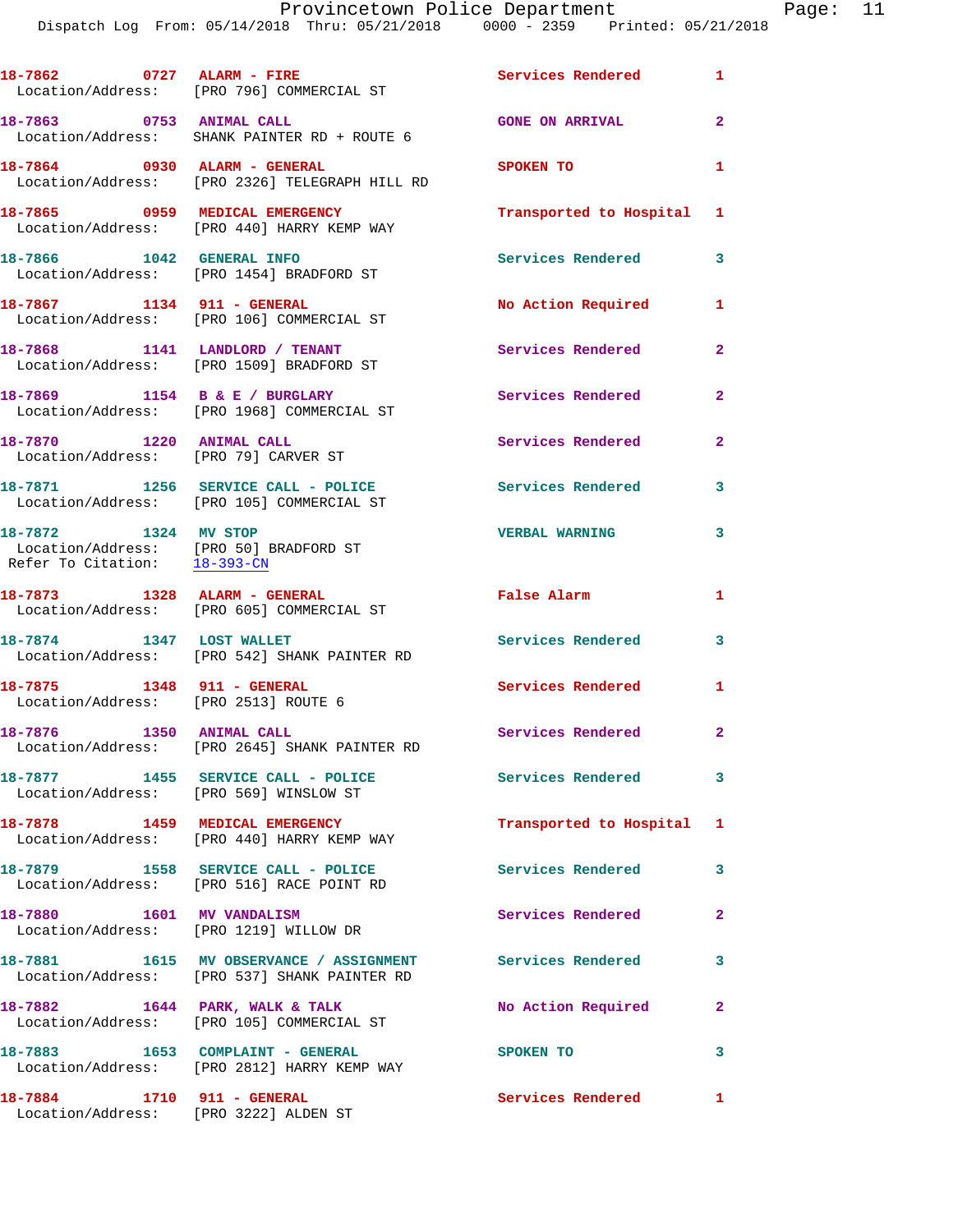|                                                                                              | Provincetown Police Department<br>Dispatch Log From: 05/14/2018 Thru: 05/21/2018 0000 - 2359 Printed: 05/21/2018    |                            |              | Page: 12 |  |
|----------------------------------------------------------------------------------------------|---------------------------------------------------------------------------------------------------------------------|----------------------------|--------------|----------|--|
|                                                                                              | 18-7886 1814 FIRE - CO ALARM 1997 Services Rendered 1<br>Location/Address: [PRO 1782] BRADFORD ST                   |                            |              |          |  |
|                                                                                              | 18-7887 1900 BUILDING/PROPERTY CHECK BLDG/PROP Checked/Secure 3<br>Location/Address: [PRO 539] SHANK PAINTER RD     |                            |              |          |  |
|                                                                                              | 18-7888 2134 MV STOP<br>Location/Address: [PRO 722] BRADFORD ST<br>Refer To Citation: <u>18-394-CN</u>              | VERBAL WARNING 3           |              |          |  |
|                                                                                              | 18-7889 2140 BUILDING/PROPERTY CHECK BLDG/PROP Checked/Secure 3<br>Location/Address: [PRO 1778] SHANK PAINTER RD    |                            |              |          |  |
| For Date: $05/19/2018$ - Saturday                                                            |                                                                                                                     |                            |              |          |  |
|                                                                                              | 18-7891 0027 COMPLAINT - GENERAL GONE ON ARRIVAL 3<br>Location/Address: [PRO 484] MASONIC PL                        |                            |              |          |  |
| Location/Address: COMMERCIAL ST                                                              | 18-7892 0059 BUILDING/PROPERTY CHECK BLDG/PROP Checked/Secure 3                                                     |                            |              |          |  |
| Location/Address: [PRO 1486] PEARL ST                                                        | 18-7893 0110 ALARM - FIRE                                                                                           | False Alarm 1              |              |          |  |
|                                                                                              | 18-7894 0134 BUILDING/PROPERTY CHECK BLDG/PROP Checked/Secure 3<br>Location/Address: [PRO 2483] COMMERCIAL ST       |                            |              |          |  |
|                                                                                              | 18-7895 0147 MV OBSERVANCE / ASSIGNMENT Services Rendered 3<br>Location/Address: BRADFORD ST + RYDER ST             |                            |              |          |  |
|                                                                                              | 18-7896 0217 BUILDING/PROPERTY CHECK Services Rendered 3<br>Location/Address: [PRO 3259] MACMILLAN WHARF            |                            |              |          |  |
|                                                                                              | 18-7897 0237 MV OBSERVANCE / ASSIGNMENT Services Rendered 3<br>Location/Address: SHANK PAINTER RD + JEROME SMITH RD |                            |              |          |  |
|                                                                                              | 18-7898 0528 BUILDING/PROPERTY CHECK BLDG/PROP Checked/Secure 3<br>Location/Address: [PRO 1638] COMMERCIAL ST       |                            |              |          |  |
|                                                                                              | 18-7899 0530 MV OBSERVANCE / ASSIGNMENT Services Rendered 3<br>Location/Address: [PRO 2489] BRADFORD ST             |                            |              |          |  |
|                                                                                              | 18-7900 0651 ANIMAL CALL<br>Location/Address: [PRO 1397] MONTELLO ST                                                | Services Rendered          | $\mathbf{2}$ |          |  |
|                                                                                              | 18-7901 0731 SUSPICIOUS ACTIVITY<br>Location/Address: [PRO 526] RYDER ST EXT                                        | Services Rendered          | $\mathbf{2}$ |          |  |
|                                                                                              | 18-7902 0748 BUILDING/PROPERTY CHECK<br>Location/Address: [PRO 526] RYDER ST EXT                                    | BLDG/PROP Checked/Secure 3 |              |          |  |
|                                                                                              | 18-7903 0755 BUILDING/PROPERTY CHECK<br>Location/Address: [PRO 2483] COMMERCIAL ST                                  | BLDG/PROP Checked/Secure 3 |              |          |  |
|                                                                                              | 18-7904 0816 MV OBSERVANCE / ASSIGNMENT<br>Location/Address: [PRO 1892] SHANK PAINTER RD                            | Services Rendered 3        |              |          |  |
| 18-7905 0826 MV STOP                                                                         | Location/Address: [PRO 1733] SHANK PAINTER RD<br>Refer To Citation: R8381323                                        | Citation / Warning Issue 3 |              |          |  |
| 18-7906 0852 MV STOP<br>Location/Address: [PRO 2479] ROUTE 6<br>Refer To Citation: 18-395-CN |                                                                                                                     | <b>VERBAL WARNING</b>      | 3            |          |  |
| 18-7907 0918 MV STOP<br>Refer To Citation: 18-396-CN                                         | Location/Address: HARRY KEMP WAY + BREWSTER ST                                                                      | <b>VERBAL WARNING</b>      | 3            |          |  |
| 18-7908 0926 FOLLOW UP                                                                       |                                                                                                                     | Services Rendered          | $\mathbf{2}$ |          |  |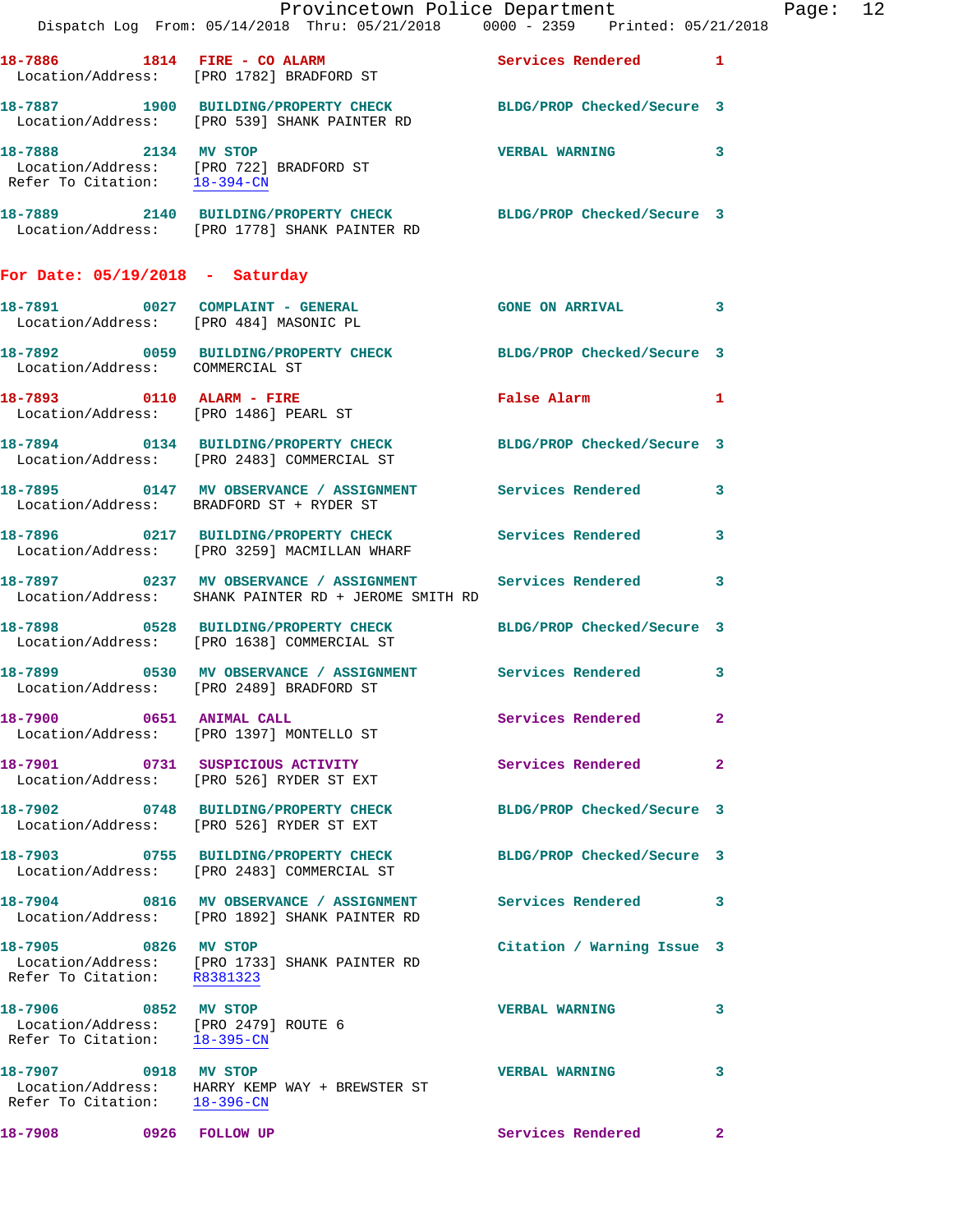|                                                          | Provincetown Police Department<br>Dispatch Log From: 05/14/2018 Thru: 05/21/2018 0000 - 2359 Printed: 05/21/2018 |                            |                |
|----------------------------------------------------------|------------------------------------------------------------------------------------------------------------------|----------------------------|----------------|
|                                                          | Location/Address: [PRO 2003] FREEMAN ST                                                                          |                            |                |
|                                                          | 18-7909 1003 ALARM - GENERAL<br>Location/Address: [PRO 2364] COMMERCIAL ST                                       | False Alarm <b>Filter</b>  | 1              |
|                                                          | 18-7910 1012 MEDICAL EMERGENCY<br>Location/Address: [PRO 440] HARRY KEMP WAY                                     | Transported to Hospital    | 1              |
|                                                          | 18-7911 1022 PARKING COMPLAINT<br>Location/Address: [PRO 18] BRADFORD ST                                         | Services Rendered          | 3              |
| 18-7912 1146 MV STOP<br>Refer To Citation: R8381269      | Location/Address: ROUTE 6 + SHANK PAINTER RD                                                                     | Citation / Warning Issue 3 |                |
|                                                          | 18-7913 1157 PARK, WALK & TALK<br>Location/Address: [PRO 105] COMMERCIAL ST                                      | Services Rendered          | $\overline{2}$ |
|                                                          | 18-7914 1331 BUILDING/PROPERTY CHECK Services Rendered<br>Location/Address: [PRO 3259] MACMILLAN WHARF           |                            | 3              |
| 18-7915 1334 HAZARDS                                     | Location/Address: [PRO 146] COMMERCIAL ST                                                                        | Services Rendered          | $\overline{a}$ |
|                                                          | 18-7916 1340 BUILDING/PROPERTY CHECK<br>Location/Address: [PRO 447] JEROME SMITH RD                              | BLDG/PROP Checked/Secure 3 |                |
|                                                          | 18-7917 1348 MV OBSERVANCE / ASSIGNMENT Services Rendered<br>Location/Address: BRADFORD ST + RYDER ST            |                            | 3              |
|                                                          | 18-7918 1401 PARK, WALK & TALK<br>Location/Address: [PRO 2494] BRADFORD ST                                       | Services Rendered          | $\mathbf{2}$   |
|                                                          | 18-7919 1424 LOST PROPERTY<br>Location/Address: [PRO 542] SHANK PAINTER RD                                       | Services Rendered          | 3              |
|                                                          | 18-7921 1610 NOISE COMPLAINT<br>Location/Address: [PRO 3950] COMMERCIAL ST                                       | Unfounded                  | 3              |
|                                                          | 18-7922 1650 BUILDING/PROPERTY CHECK<br>Location/Address: [PRO 2977] COMMERCIAL ST                               | Services Rendered          | 3              |
|                                                          | 18-7923 1651 BUILDING/PROPERTY CHECK<br>Location/Address: [PRO 2977] COMMERCIAL ST                               | BLDG/PROP Checked/Secure 3 |                |
|                                                          | 18-7924 1657 MV OBSERVANCE / ASSIGNMENT Services Rendered<br>Location/Address: [PRO 3430] COMMERCIAL ST          |                            | 3              |
|                                                          | 18-7925 1721 BUILDING/PROPERTY CHECK<br>Location/Address: [PRO 2540] RACE POINT RD                               | <b>Services Rendered</b>   | 3              |
|                                                          | 18-7926 1726 BUILDING/PROPERTY CHECK<br>Location/Address: [PRO 2483] COMMERCIAL ST                               | BLDG/PROP Checked/Secure 3 |                |
| 18-7927 1749 LOOSE DOG                                   | Location/Address: [PRO 146] COMMERCIAL ST                                                                        | Services Rendered          | 2              |
| 18-7928 1808 MV COLLISION<br>Refer To Accident: 18-30-AC | Location/Address: COURT ST + BRADFORD ST                                                                         | Services Rendered          | 1              |
|                                                          | 18-7930 1836 MEDICAL EMERGENCY<br>Location/Address: [PRO 154] COMMERCIAL ST<br>Refer To $P/C$ : 18-36-AR         | <b>Services Rendered</b>   | 1              |
| 18-7931 1930 FOLLOW UP                                   | Location/Address: [PRO 146] COMMERCIAL ST<br>Refer To $P/C$ : 18-36-AR                                           | FOLLOW UP                  | 2              |
| 18-7933 1955 MV COLLISION                                |                                                                                                                  | Arrest(s) Made             | 1              |

Location/Address: [PRO 2837] CONANT ST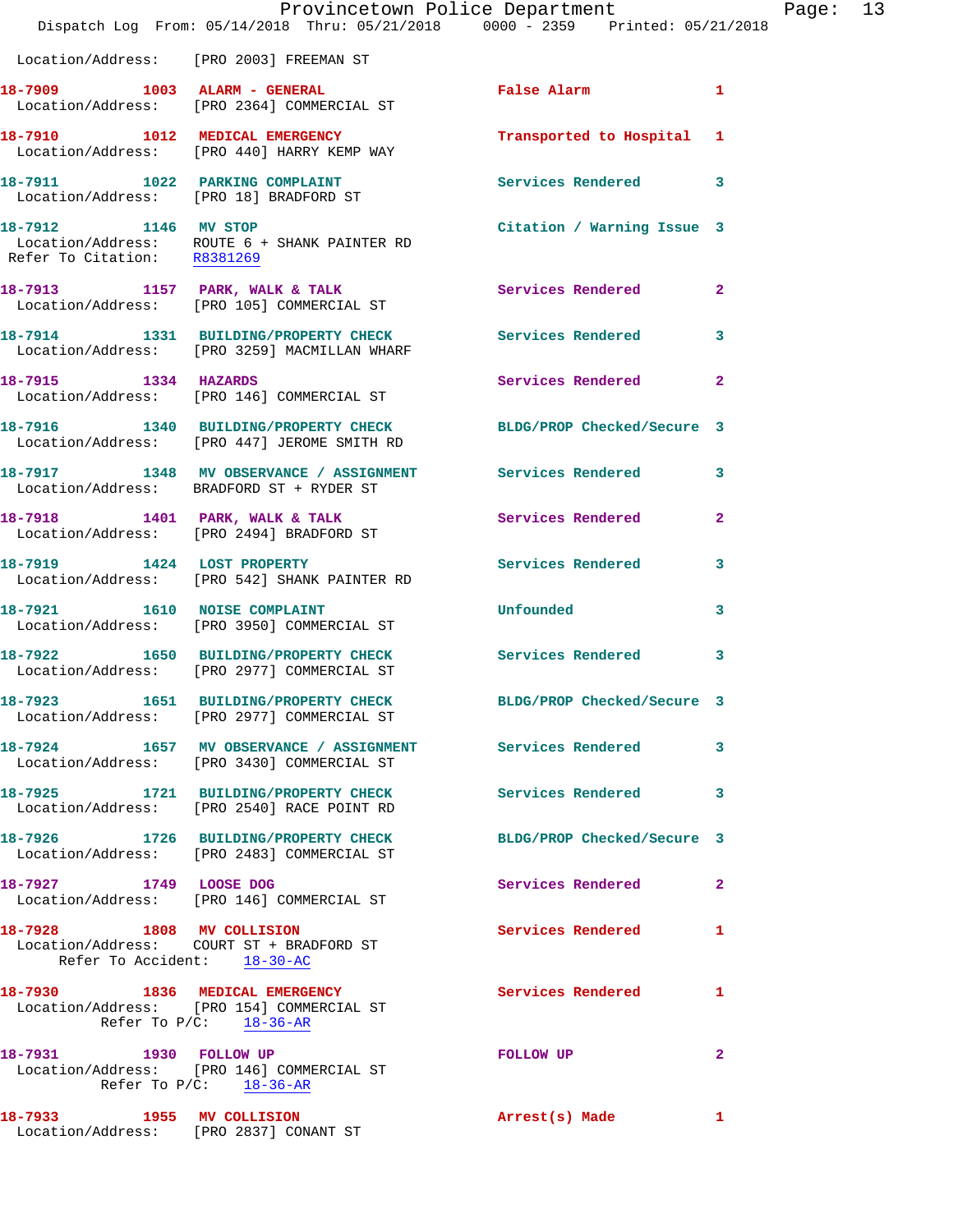|                                                                     | Provincetown Police Department                                                                                   |                            |                |
|---------------------------------------------------------------------|------------------------------------------------------------------------------------------------------------------|----------------------------|----------------|
|                                                                     | Dispatch Log From: 05/14/2018 Thru: 05/21/2018 0000 - 2359 Printed: 05/21/2018                                   |                            |                |
|                                                                     | Refer To Arrest: 18-37-AR<br>Refer To $P/C$ : $\frac{18-38-AR}{2}$                                               |                            |                |
|                                                                     | 18-7934 2129 MEDICAL EMERGENCY<br>Location/Address: [PRO 1992] COMMERCIAL ST                                     | PATIENT REFUSAL            | 1              |
| 18-7935 2219 FOLLOW UP<br>Refer To Arrest: 18-37-AR                 | Location/Address: [PRO 2837] CONANT ST                                                                           | <b>Vehicle Towed</b>       | $\mathbf{2}$   |
|                                                                     |                                                                                                                  | Services Rendered          | $\mathbf{2}$   |
| 18-7938 2339 MV DISABLED                                            | Location/Address: [PRO 2616] COMMERCIAL ST                                                                       | <b>Services Rendered</b>   | $\overline{2}$ |
| For Date: $05/20/2018$ - Sunday                                     |                                                                                                                  |                            |                |
| 18-7939 0001 911 - GENERAL<br>Location/Address: [PRO 3222] ALDEN ST |                                                                                                                  | <b>Services Rendered</b>   | 1              |
|                                                                     | 18-7940 0004 MV COMPLAINT<br>Location/Address: BRADFORD ST + PEARL ST                                            | No Action Required         | $\mathbf{2}$   |
|                                                                     | 18-7941 0019 BAR CHECK<br>Location/Address: [PRO 208] COMMERCIAL ST                                              | BLDG/PROP Checked/Secure 2 |                |
|                                                                     | 18-7942 0054 BUILDING/PROPERTY CHECK BLDG/PROP Checked/Secure 3<br>Location/Address: [PRO 530] SHANK PAINTER RD  |                            |                |
|                                                                     | 18-7943 0058 MV OBSERVANCE / ASSIGNMENT No Action Required<br>Location/Address: [PRO 530] SHANK PAINTER RD       |                            | 3              |
| 18-7944 0100 ANIMAL CALL                                            | Location/Address: [PRO 1710] CONANT ST                                                                           | Could Not Locate           | $\mathbf{2}$   |
|                                                                     | 18-7946 		 0152 BUILDING/PROPERTY CHECK Services Rendered<br>Location/Address: [PRO 433] RYDER ST EXT            |                            | 3              |
|                                                                     | 18-7947 		 0213 BUILDING/PROPERTY CHECK Services Rendered<br>Location/Address: [PRO 3259] MACMILLAN WHARF        |                            | 3              |
|                                                                     | 18-7948 0251 BUILDING/PROPERTY CHECK BLDG/PROP Checked/Secure 3<br>Location/Address: [PRO 1778] SHANK PAINTER RD |                            |                |
|                                                                     | 18-7949 0253 BUILDING/PROPERTY CHECK<br>Location/Address: [PRO 545] SHANK PAINTER RD                             | BLDG/PROP Checked/Secure 3 |                |
|                                                                     | 18-7950 0322 BUILDING/PROPERTY CHECK<br>Location/Address: [PRO 1952] COMMERCIAL ST                               | BLDG/PROP Checked/Secure 3 |                |
|                                                                     | 18-7951 0458 BUILDING/PROPERTY CHECK<br>Location/Address: [PRO 444] HIGH POLE HILL                               | BLDG/PROP Checked/Secure 3 |                |
|                                                                     | 18-7952 0506 MV OBSERVANCE / ASSIGNMENT Services Rendered<br>Location/Address: BRADFORD ST + HIGH POLE HILL      |                            | 3              |
|                                                                     | 18-7953 0544 BUILDING/PROPERTY CHECK<br>Location/Address: [PRO 447] JEROME SMITH RD                              | BLDG/PROP Checked/Secure 3 |                |
| Location/Address: [PRO 554] TREMONT ST                              | 18-7954 0611 BUILDING/PROPERTY CHECK BLDG/PROP Checked/Secure 3                                                  |                            |                |
|                                                                     | $18-7955$ 0622 PARK, WALK & TALK<br>Location/Address: [PRO 3004] BRADFORD ST                                     | Services Rendered          | $\mathbf{2}$   |
|                                                                     | 18-7956 0658 BUILDING/PROPERTY CHECK BLDG/PROP Checked/Secure 3<br>Location/Address: [PRO 3259] MACMILLAN WHARF  |                            |                |
|                                                                     | 18-7957 0930 BUILDING/PROPERTY CHECK                                                                             | BLDG/PROP Checked/Secure 3 |                |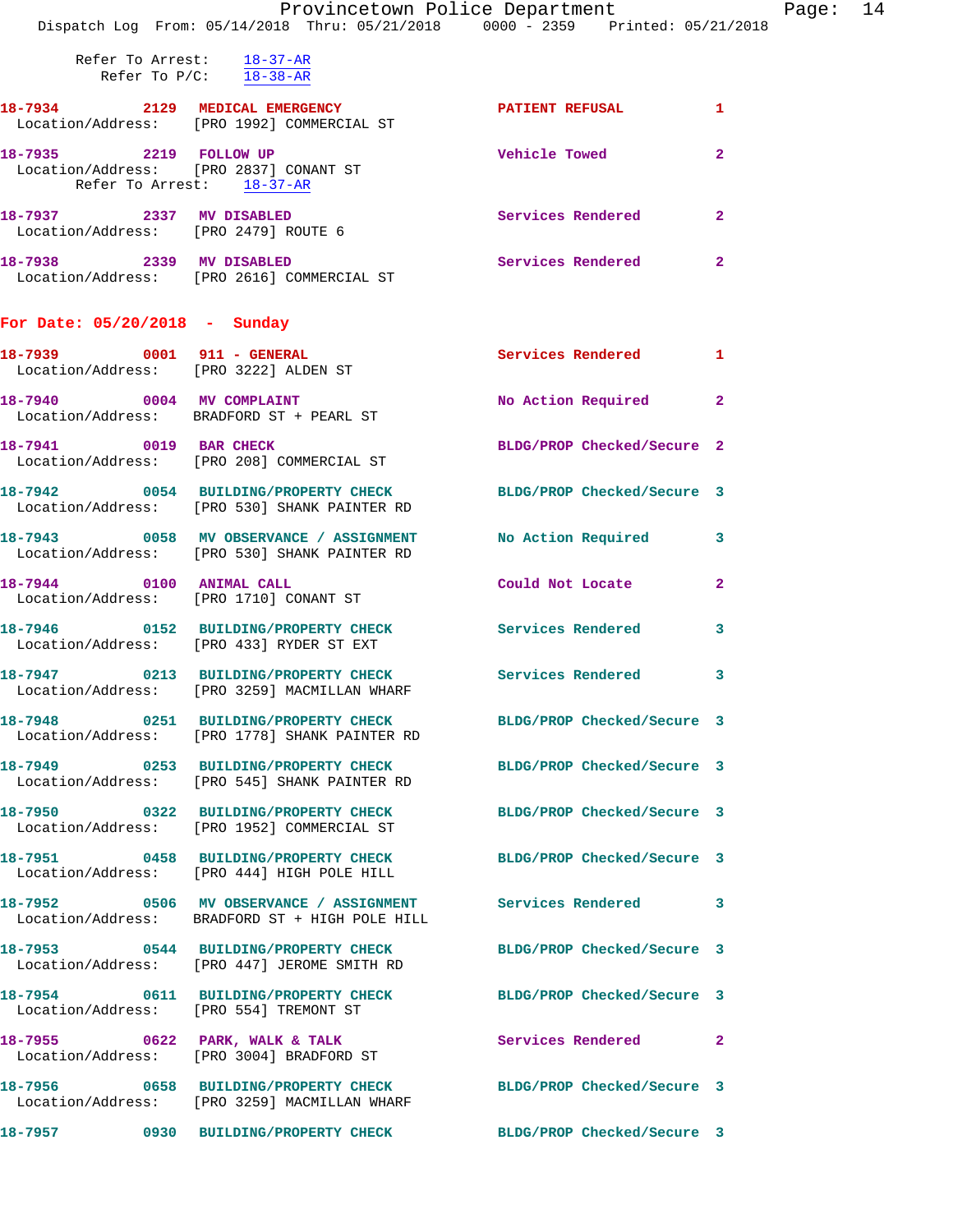|                                                                     | Provincetown Police Department<br>Dispatch Log From: 05/14/2018 Thru: 05/21/2018 0000 - 2359 Printed: 05/21/2018 |                            |                         |
|---------------------------------------------------------------------|------------------------------------------------------------------------------------------------------------------|----------------------------|-------------------------|
|                                                                     | Location/Address: [PRO 2483] COMMERCIAL ST                                                                       |                            |                         |
|                                                                     |                                                                                                                  | Services Rendered          | 3                       |
| Location/Address: ROUTE 6                                           | 18-7958       0957   MV OBSERVANCE / ASSIGNMENT      Services Rendered                                           |                            | 3                       |
|                                                                     | 18-7960 1011 MV VANDALISM<br>Location/Address: [PRO 2704] COMMERCIAL ST                                          | FOLLOW UP                  | $\overline{\mathbf{2}}$ |
|                                                                     | 18-7962 1101 FOLLOW UP<br>Location/Address: [PRO 526] RYDER ST EXT                                               | Services Rendered          | $\mathbf{2}$            |
|                                                                     | 18-7963 1127 ALARM - GENERAL<br>Location/Address: [PRO 3910] BAYBERRY AVE                                        | False Alarm                | 1                       |
|                                                                     | 18-7964 1204 DISTURBANCE - FIGHT / ARGUMENT FOLLOW UP<br>Location/Address: CEMETERY RD + STANDISH ST             |                            | 1                       |
| 18-7965 1248 FOLLOW UP                                              | Location/Address: JEROME SMITH RD + ALDEN ST                                                                     | Services Rendered          | $\overline{a}$          |
|                                                                     | 18-7966 1337 ANIMAL CALL<br>Location/Address: [PRO 3099] SHANK PAINTER RD                                        | <b>Services Rendered</b>   | $\overline{a}$          |
| 18-7967 1424 LOST PROPERTY                                          | Location/Address: [PRO 542] SHANK PAINTER RD                                                                     | Services Rendered          | 3                       |
| Location/Address: [PRO 2837] CONANT ST<br>Refer To Arrest: 18-37-AR | 18-7969 1532 SERVE CITATION                                                                                      | <b>GONE ON ARRIVAL</b>     | 3                       |
| Location/Address: [PRO 521] ROUTE 6                                 | 18-7970 1610 SERVICE CALL - POLICE                                                                               | Services Rendered          | 3                       |
|                                                                     | 18-7971 1801 BUILDING/PROPERTY CHECK BLDG/PROP Checked/Secure 3<br>Location/Address: [PRO 2898] JEROME SMITH RD  |                            |                         |
| 18-7973 1807 HAZARDS<br>Location/Address: [PRO 2513] ROUTE 6        |                                                                                                                  | Could Not Locate           | 2                       |
|                                                                     | 18-7972 1809 MV OBSERVANCE / ASSIGNMENT<br>Location/Address: STANDISH ST + BRADFORD ST                           | Services Rendered          | 3                       |
|                                                                     | 18-7974 2030 PARK, WALK & TALK<br>Location/Address: COMMERCIAL ST + RYDER ST                                     | Services Rendered          | $\overline{2}$          |
| Location/Address: [PRO 2519] ROUTE 6                                | 18-7975 2139 MV OBSERVANCE / ASSIGNMENT Services Rendered                                                        |                            | 3                       |
| Location/Address: [PRO 94] BRADFORD ST                              | 18-7976 2154 BUILDING/PROPERTY CHECK Services Rendered                                                           |                            | 3                       |
|                                                                     | 18-7977 2205 BUILDING/PROPERTY CHECK<br>Location/Address: [PRO 447] JEROME SMITH RD                              | BLDG/PROP Checked/Secure 3 |                         |
|                                                                     | 18-7978 2215 BUILDING/PROPERTY CHECK<br>Location/Address: [PRO 3259] MACMILLAN WHARF                             | Services Rendered          | 3                       |
| 18-7979 2228 BAR CHECK                                              | Location/Address: [PRO 221] COMMERCIAL ST                                                                        | BLDG/PROP Checked/Secure 2 |                         |
|                                                                     | 18-7980 2258 MEDICAL EMERGENCY<br>Location/Address: [PRO 1892] SHANK PAINTER RD                                  | Services Rendered          | 1                       |
|                                                                     | 18-7981 2309 BUILDING/PROPERTY CHECK<br>Location/Address: [PRO 2540] RACE POINT RD                               | BLDG/PROP Checked/Secure 3 |                         |
|                                                                     | 18-7982 2322 BUILDING/PROPERTY CHECK<br>Location/Address: [PRO 2206] PILGRIMS LANDING                            | BLDG/PROP Checked/Secure 3 |                         |